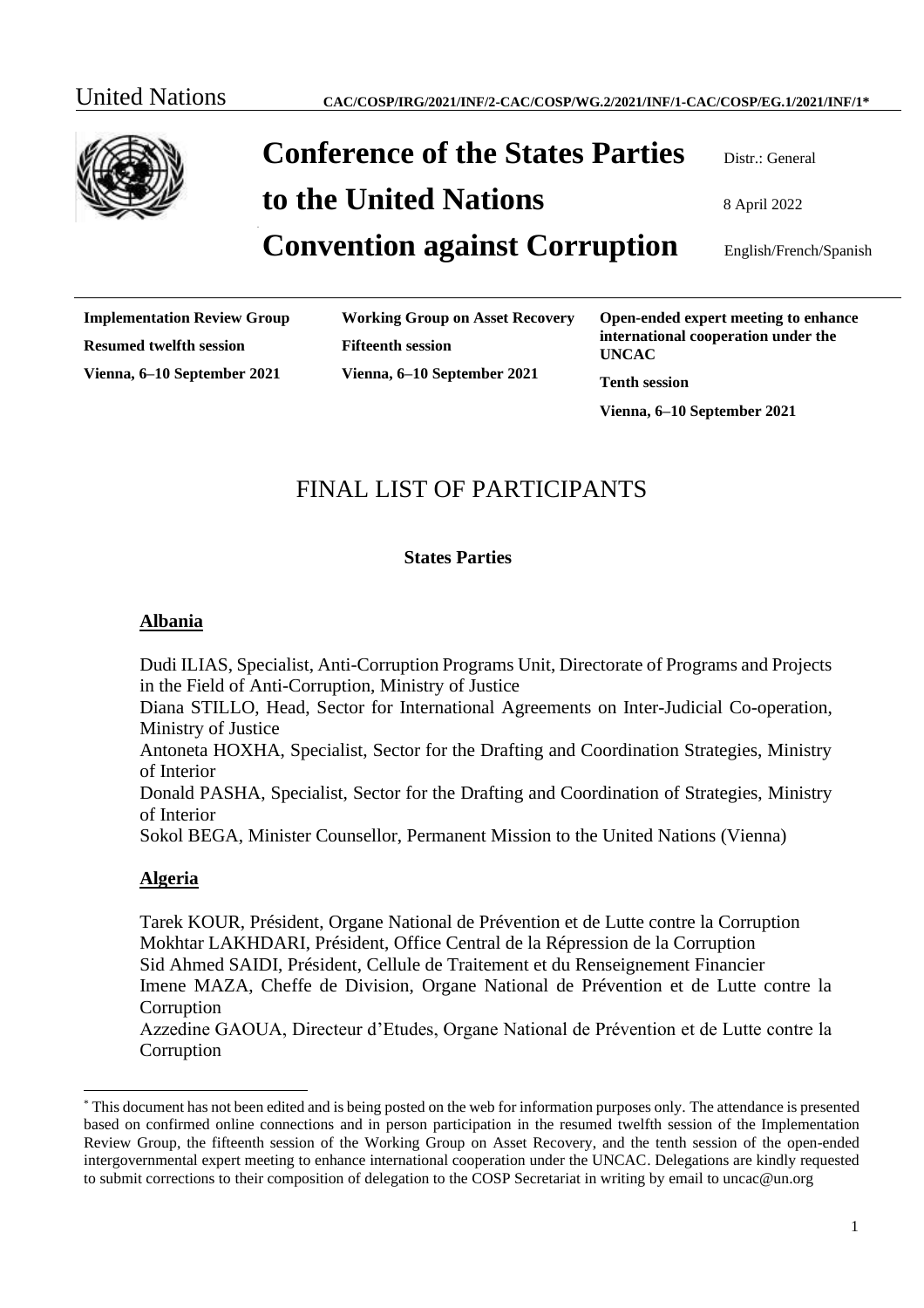Siham BECHIRI, Conseillère, Cour Suprême

Abdelaziz BOUDRAA, Cabinet du Ministre de la Justice

Lylia KASSAL, Sous-directrice, Etude de Conventions

Affaf BOUCHELIT, Magistrat, Sous-direction de la Justice Pénale Spécialisée

Abdelkhalek MEDJEBER, Conseiller des Affaires étrangères, Mission Permanente auprès des Nations Unies (Vienne)

Ahcen SAHTOUT, Représentant Permanent Adjoint auprès des Nations Unies (Vienne)

## **Argentina**

Gustavo AINCHIL, Representante Permanente, Misión Permanente ante las Naciones Unidas (Viena)

Maria Fabiana LOGUZZO, Representante Permanente Adjunta, Misión Permanente ante las Naciones Unidas (Viena)

Lucas MOBRICI, Secretario de Embajada, Misión Permanente ante las Naciones Unidas (Viena)

Yanina ARIOTTI, Analista Principal, Dirección de Relaciones Institucionales, Oficina Anticorrupción

Vanina MONA, Analista, Dirección de Relaciones Institucionales, Oficina Anticorrupción Aldana ROHR, Asesora, Dirección de Consejería Legal Internacional, Ministerio de Relaciones Exteriores, Comercio Internacional y Culto

Martin WITTMANN, Coordinador Penal, Dirección de Asistencia Jurídica Internacional, Ministerio de Relaciones Exteriores, Comercio Internacional y Culto

## **Armenia**

Hasmik MUSIKYAN, Legal Adviser, Financial Monitoring Center, Central Bank

Hasmik TIGRANYAN, Head, Monitoring Division, Department of Anti-Corruption Policy Development and Monitoring, Ministry of Justice

Anna HOVHANNISYAN, Senior Prosecutor, Department of International Legal Cooperation, Prosecutor General's Office

Mariam GALSTYAN, Head, Department of Anti-Corruption Policy Development and Monitoring, Ministry of Justice

Ani SARGSYAN, Senior Prosecutor, Department of Confiscation of Illegal Assets, Prosecutor General's Office

# **Australia**

Andrew HANGER, Acting General Counsel and Manager, Criminal Assets Litigation, Federal Police

Simone CLARE, Principal Lawyer - Legislation and Policy, Criminal Assets Litigation, Federal Police

Ben MCINTYRE, Team Leader - Eastern Command, Criminal Assets Confiscation Taskforce, Federal Police

Christine RADLEY, Team Leader - Southern Command, Criminal Assets Confiscation Taskforce, Federal Police

Alexander MEYER, Director, Illicit Financing, Transnational Crime Policy Branch, Department of Home Affairs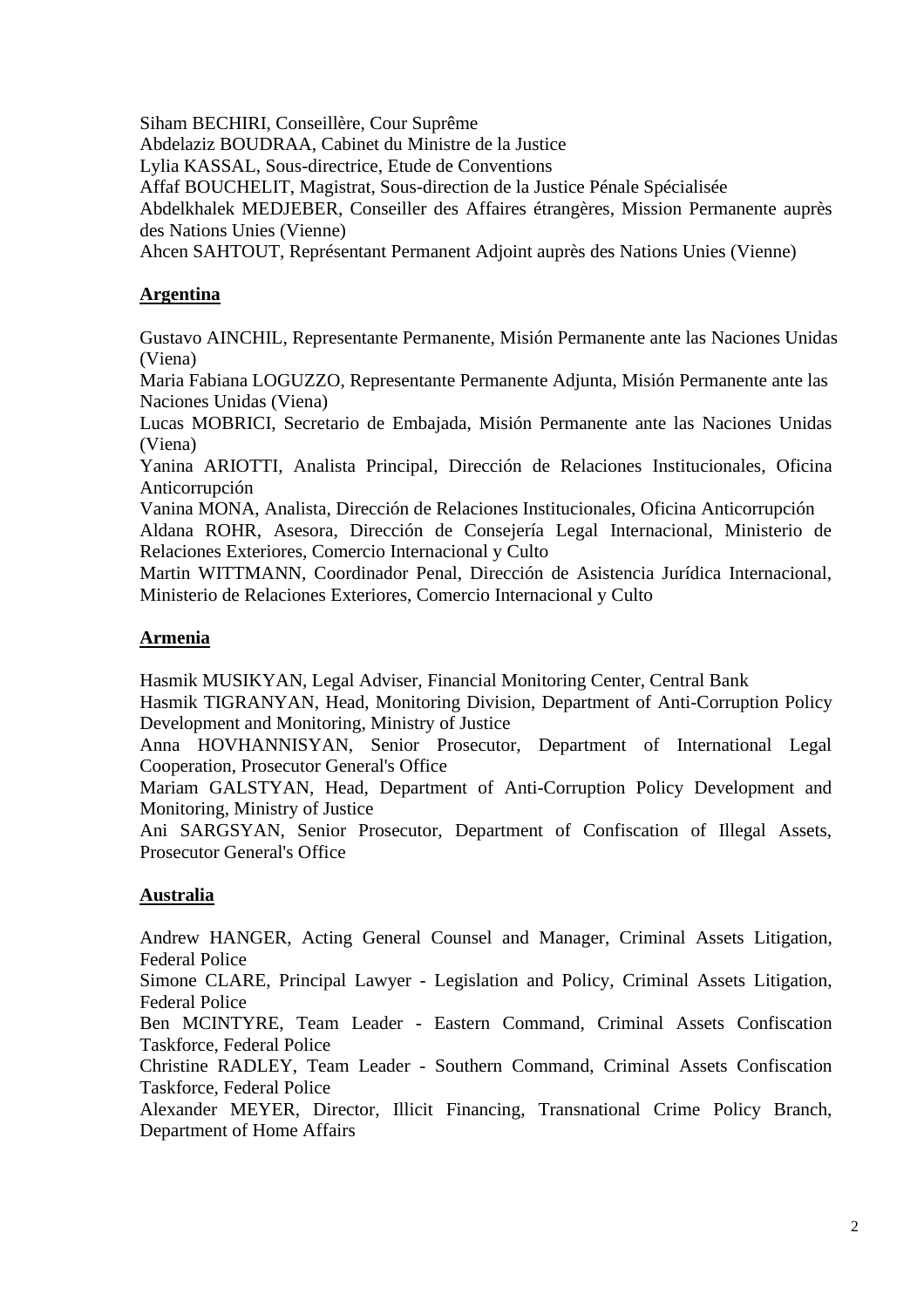## **Austria**

Clarissa CASTEK, Attachée, Permanent Mission to the United Nations (Vienna) Verena WESSELY, Head of Unit, Federal Bureau of Anti-Corruption, Unit International Cooperation Thomas TSCHIGGERL, Expert, Federal Bureau of Anti-Corruption, Unit International Cooperation Felizia PASTEINER, Attachée, Permanent Mission to the United Nations (Vienna)

#### **Bahrain**

Mohammad Jassim AL-KHUDRI, Director, Anti-Corruption Crimes Department Ahmed Mohammed AL-KAABI, Anti-Corruption Directorate

#### **Belarus**

Hanna KARABELNIKAVA, Associate Director, Scientific and Practical Centre for Problems of Reinforcing Law and Order, Prosecutor General's Office Denis DOVGALEV, Counsellor, Permanent Mission to the United Nations (Vienna)

#### **Belgium**

Pierre BERTELS, Attaché, Permanent Mission to the United Nations (Vienna) Laure DU CASTILLON, Magistrat-Expert, Ministry of Foreign Affairs Hugues TASSIAUX, Directeur, Office Centrale de la Lutte contre la Criminalité Grave et Organisée

#### **Bhutan**

Deki PEMA, Chairperson, Anti-Corruption Commission

Kinley DORJI, Deputy Chief Integrity Promotion Officer, Department of Prevention and Education, Anti-Corruption Commission

Yeshi DORJI, Senior Legal Officer, Department of Professional Support, Anti-Corruption Commission

Sherab THARCHEN, Senior Legal Officer, Legal Division, Anti-Corruption Commission Kinley PASSANG, Planning Officer, Policy and Planning Services, Anti-Corruption Commission

#### **Bolivia (Plurinational State of)**

Bayardo MARTÍNEZ VILLARROEL, Jefe, Unidad de Ética Pública, Gestión de Riegos y Procesamiento de la Información

José Mauricio CHANI ROJAS, Jefe, Unidad de Participación, Control Social y Acceso a la Información

Silver Andrés MENA MARQUEZ, Abogado, Unidad de Recuperación de Bienes e Investigación Financiera

Paula Andrea SEGOVIA CAMARGO, Analista, Ética Pública, Gestión de Riesgos y Procesamiento de la Información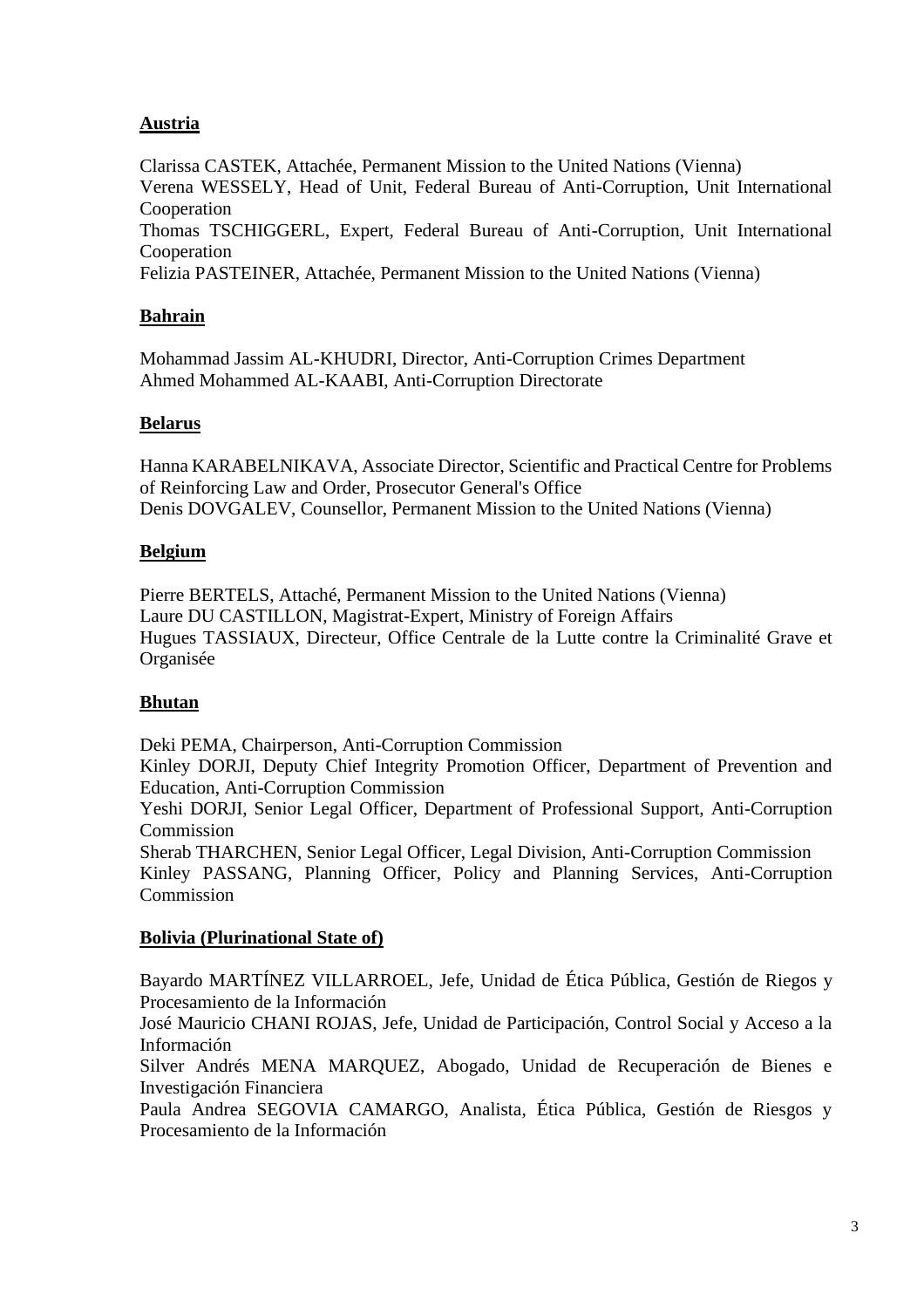## **Botswana**

Tymon Motlhasedi KATLHOLO, Director General, Directorate on Corruption and Economic Crime

Andria GERMAN, Senior Assistant Director II, Directorate on Corruption and Economic Crime

Tumisang PHIRIE, Principal Anti-Corruption Officer I, Directorate on Corruption and Economic Crime

Esther KAZONDUNGE, Principal Anti-Corruption Officer II, Directorate on Corruption and Economic Crime

Omolemo Gaetlale SELATO, Foreign Affairs Officer I, Ministry of International Affairs and Cooperation

#### **Brazil**

Eric do Val Lacerda SOGOCIO, Counsellor, Permanent Mission to the United Nations (Vienna)

Leandro ANTUNES MARIOSI, First Secretary and Deputy Head, Division against Transnational Crime, Ministry of Foreign Affairs

Silvia Amélia FONSECA DE OLIVEIRA, Director, Department of Asset Recovery and International Legal Cooperation, National Secretariat of Justice, Ministry of Justice and Public Security

Monica BULHOES E SILVA, Deputy Head, Special Advisory for International Affairs, Office of the Comptroller General

Tony Gean BARBOSA DE CASTRO, Federal Police Commissioner, Money Laundering Enforcement Coordinator, Federal Police, Ministry of Justice and Public Security

Fernando FILGUEIRAS DE ARAUJO, Attorney, International Affairs Department, Office of the Attorney General

Anamara OSÓRIO SILVA, Regional Circuit Prosecutor, Deputy International Cooperation Secretary, Public Prosecutor's Office

Carolina YUMI DE SOUZA, Attorney, Office of the Attorney General

Frederico LIEBERENZ, General Coordinator, International Legal Cooperation in Criminal Matters, Department of Asset Recovery and International Legal Cooperation, National Secretariat of Justice, Ministry of Justice and Public Security

#### **Brunei Darussalam**

Amiriah ALI, Senior Special Investigator and Head, Legal Division, Anti-Corruption Bureau Hasrina Suzanty JAMIL, Senior Special Investigator and Head, International Division, Anti-Corruption Bureau

#### **Bulgaria**

Rumiana DIMITROVA, Chief Expert, Commission for Countering Corruption and Illegal Assets Forfeiture

Ilian ILEV, Chief Expert, Commission for Counteracting Corruption and Illegal Assets Forfeiture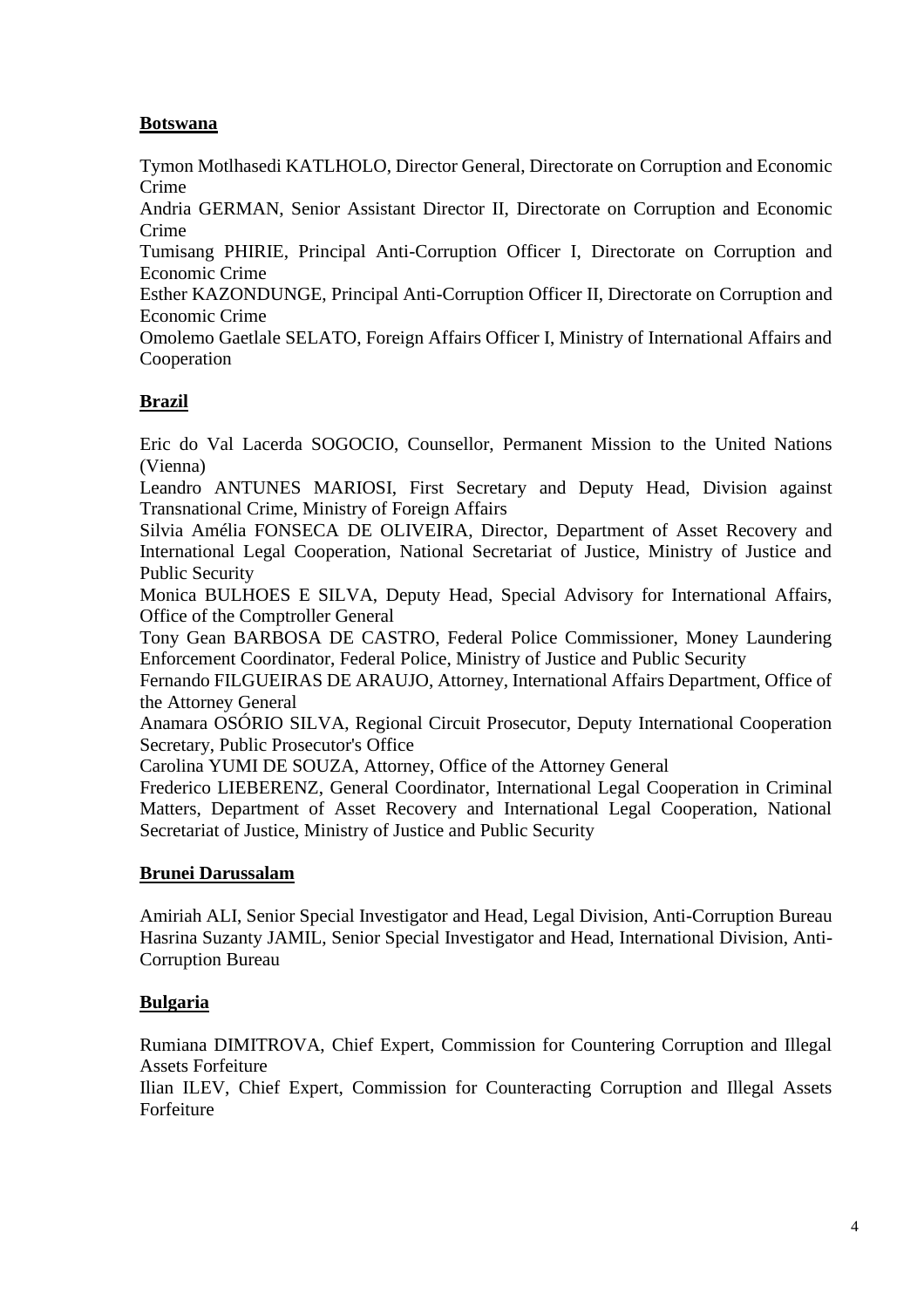# **Canada**

Paul WILLIAMS, First Secretary, Alternate Permanent Representative to the United Nations (Vienna)

Erin CASSIDY, Counsel, Department of Justice

Jean-Louis WALLACE, Deputy Director, International Crime and Drugs, Department of Global Affairs

Catherine SHIPTON, Policy Analyst, Department of Global Affairs

# **Chile**

Alvaro GUZMAN, Primer Secretario, Misión Permanente ante las Naciones Unidas (Viena) Antonio SEGOVIA, Director, Unidad de Cooperación Internacional y Extradiciones, Fiscalía Nacional del Ministerio Público

Nayareth CALFULAF, Experta, Unidad de Cooperación y Relaciones Internacionales, Contraloría General

# **China**

WANG Tao, Deputy Division Director, Department of International Cooperation, Central Commission for Discipline Inspection and National Commission of Supervision WU Haiwen, Director, Judicial Assistance Division, Supreme People's Court JU Dingqinghao, Attaché, Department of Treaty and Law, Ministry of Foreign Affairs HUANG Guozhang, Attaché, Permanent Mission to the United Nations (Vienna) WAN Juan, Deputy Division Chief, International Cooperation Department of the National Supervision's Commission

# **Colombia**

Carlos Felipe CORDOBA LARRARTE, Contralor General, Contraloría General Miguel Camilo RUIZ BLANCO, Embajador y Representante Permanente ante las Naciones Unidas (Viena)

Paula Andrea LÓPEZ DOMÍNGUEZ, Jefe, Unidad de Cooperación Nacional e Internacional de Prevención, Investigación e Incautación de Bienes, Contraloría General

Camilo Ernesto JAIMES POVEDA, Subsecretario de Transparencia, Secretaría de Transparencia, Presidencia de la República

German Andres CALDERON VELASQUEZ, Consejero, Misión Permanente ante las Naciones Unidas (Viena)

Alfonso SORIA MENDOZA, Asesor del Despacho del Contralor, Contraloría General Maria Paula VARGAS RODRIGUEZ, Asesora de Asuntos Internacionales, Secretaría de Transparencia, Presidencia de la República

Liliana Patricia DONADO SIERRA, Directora, Extinción del Derecho de Dominio, Fiscalía General

# **Costa Rica**

Glenn CALVO CÉSPEDES, Fiscal Adjunto, Fiscalía Adjunta de Probidad, Transparencia y Anticorrupción, Poder Judicial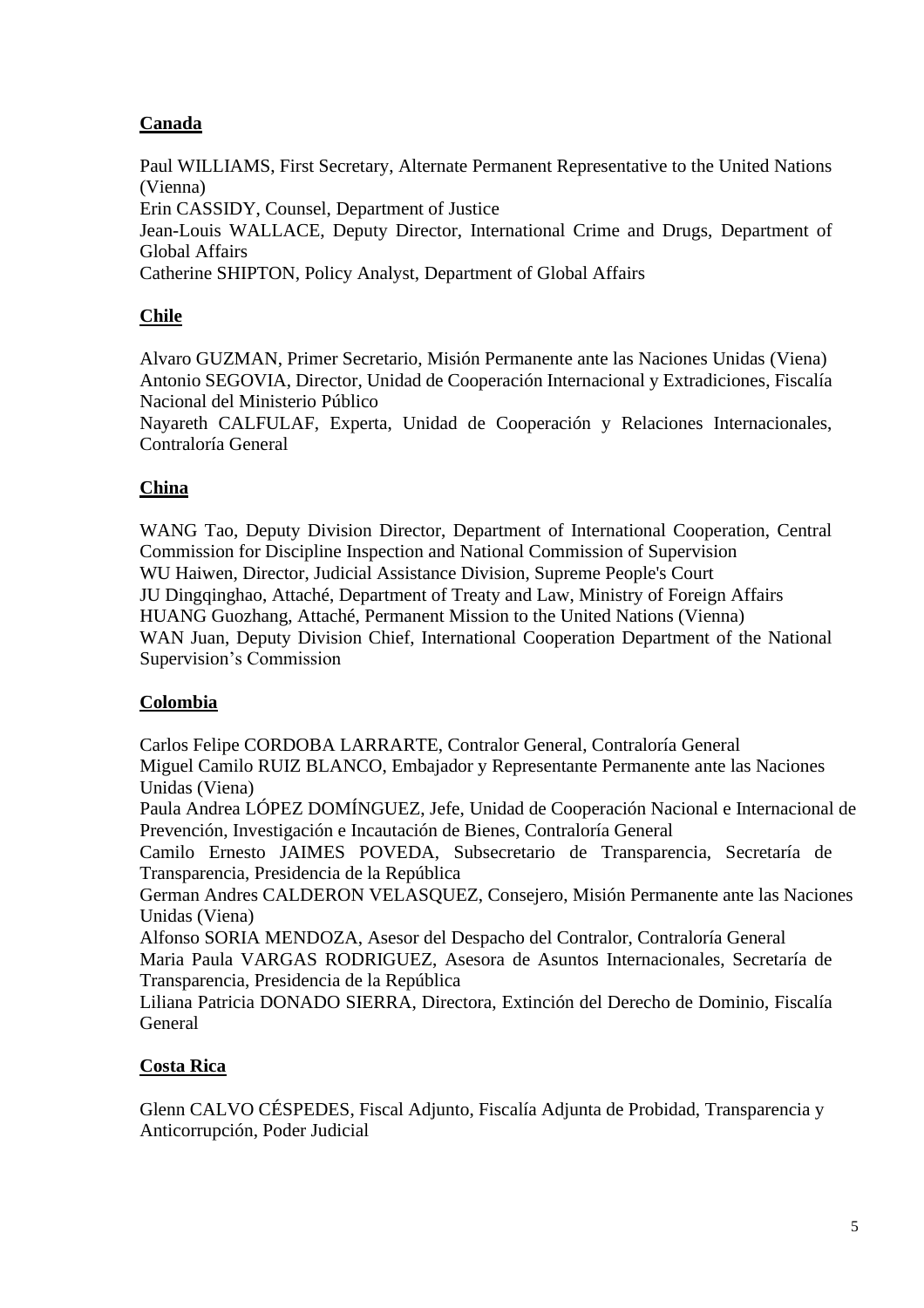# **Cuba**

Loipa SÁNCHEZ LORENZO, Embajadora y Representante Permanente ante las Naciones Unidas (Viena) Marlen REDONDO FALCÓN, Tercera Secretaria, Misión Permanente ante las Naciones Unidas (Viena) Ariel GALA GONZÁLEZ, Funcionario, Ministerio de Relaciones Exteriores

## **Cyprus**

Anna PAPASAVVA, Secretary, Permanent Mission to the United Nations (Vienna) Maria KYRMIZI, Senior Counsel, Unit for Combating Money Laundering, FIU, Law Office

#### **Czechia**

Marta PELECHOVA, International Dossiers Coordinator, Ministry of Justice

## **Ecuador**

Ivan GARCES BURBANO, Representante Permanente Alterno ante las Naciones Unidas (Viena)

Luis NARVÁEZ-RICAURTE, Funcionario Diplomático a cargo de UNCAC, Misión Permanente ante las Naciones Unidas (Viena)

Patricia CARRANCO, Directora, Cooperación y Asuntos Internacionales, Fiscalía General del Estado

Mario Andres MUÑOZ BAYAS, Fiscal, Unidad de Anti Lavado de Activos, Fiscalía General del Estado

Lisette VILLACRÉS GARCIA, Especialista, Asuntos Internacionales, Contraloría General del Estado

# **Egypt**

Heba ISMAIL, Alternate Permanent Representative to the United Nations (Vienna) Emad ZOGHLOF, Administrative Control Authority

# **Equatorial Guinea**

Estela Mercedes NZE MANSOGO, First Secretary, Permanent Mission to the United Nations (New York)

# **European Union**

Oliver LANDWEHR, Counsellor, Delegation of the European Union to the United Nations (Vienna) Francesco CLEMENTUCCI, Policy Officer, European Commission, Directorate General Migration and Home Affairs Giulia CASELLI, Policy Officer, European Commission, Directorate General Migration and Home Affairs Mariana OLVERA, Trainee, Delegation of the European Union to the United Nations (Vienna)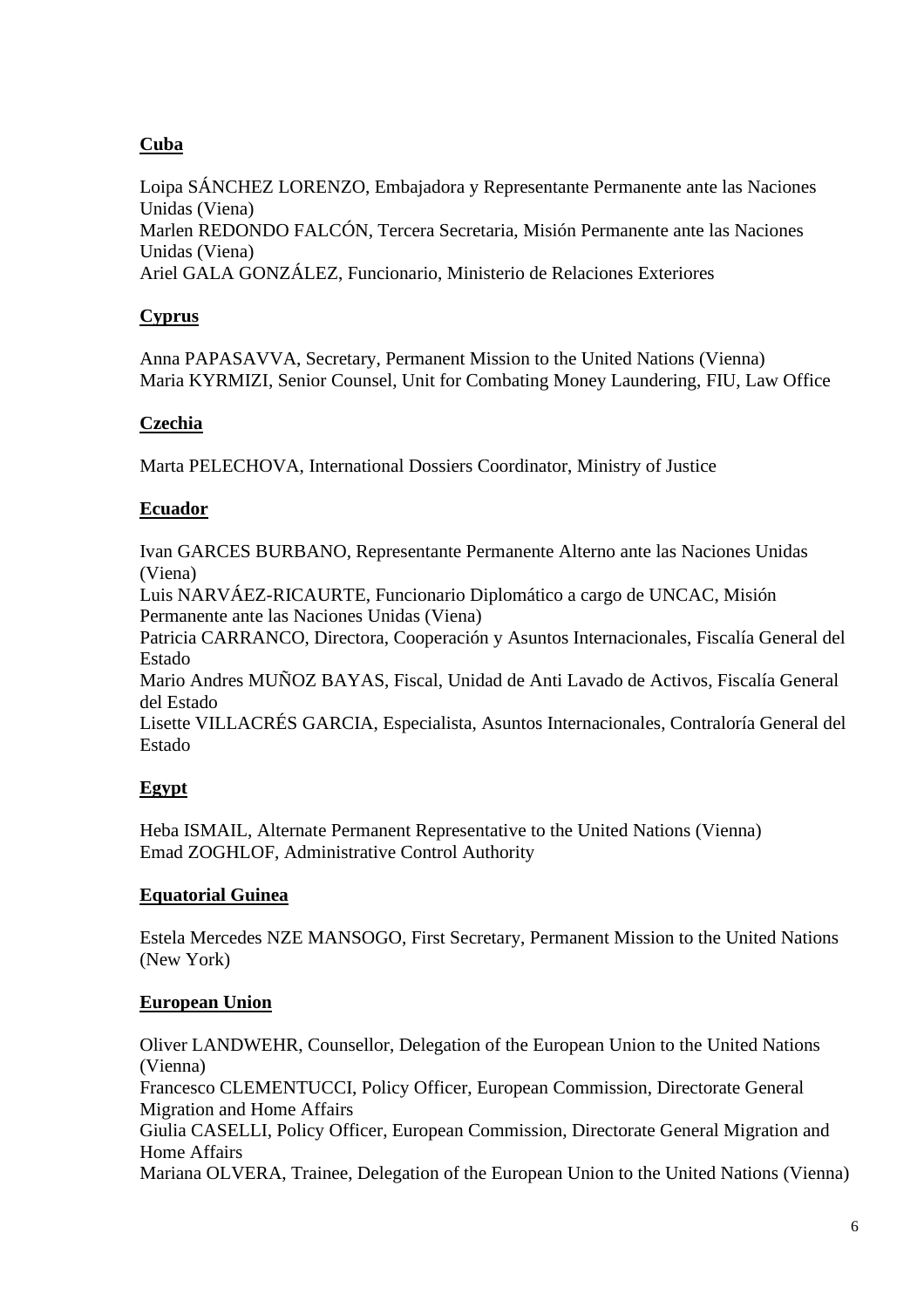## **Finland**

Jouko HUHTAMÄKI, Ministerial Adviser, Ministry of Interior Otto KORHONEN, Adviser, Permanent Mission to the United Nations (Vienna)

#### **France**

Emmanuelle MATRAS-SWYNGHEDAUW, Première Secrétaire, Mission Permanente auprès des Nations Unies (Vienne) Caroline GOUSSÉ, Rédactrice, Direction de la Diplomatie Économique, Mission de la

Régulation et de la Concurrence Équitable, Ministère de l'Europe et des Affaires Étrangères Iman BRANDTNER, Rédactrice, Sous-Direction de la Lutte contre le Terrorisme et la Criminalité Organisée, Ministère de l'Europe et des Affaires Etrangères Manon PINCIN, Attachée, Mission Permanente auprès des Nations Unies (Vienne)

#### **Georgia**

Ketevan TSANAVA, Head, Public Administration Division, Administration of the Government Nikoloz CHINKORASHVILI, Deputy Head, International Relations and Legal Department, Office of the Prosecutor General Tamta KATCHKATCHISHVILI, Head of Division, State Security Service

David SHAKARASHVILI, Deputy Head, International Relations and Legal Support Division, Ministry of Finance

Gulisa KAKHNIASHVILI, First Category Senior Specialist, Ministry of Justice

#### **Germany**

Sabine FEYERTAG, Counsellor, Permanent Mission to the United Nations (Vienna) Olga AMETISTOVA, Advisor, German Development Cooperation Anika HERR, Advisor, German Development Cooperation

#### **Greece**

Sofoklis MANDALIDIS, Alternate Permanent Representative to the United Nations (Vienna) George KASAPAS, Head, Unit for Strategic Planning and International Relations, National Transparency Authority

Krystallia TSIRONI, Officer, Asset Recovery Office, Financial and Economic Crime Unit

# **Guatemala**

Jorge Francisco MARROQUIN CÁCERES, Coordinador, Asesoría Jurídica, Intendencia de Verificación Especial Karen Eugenia ORELLANA CABRERA, Profesional, Asesoría Juridíca, Intendencia de Verificación Especial Jeimy Nairobi GÓMEZ CÓRDOVA, Director, Gestión Internacional, Comisión Presidencial contra la Corrupción Carlos Alberto GARCIA REYES, Ministro Consejero, Misión Permanente ante las Naciones Unidas (Viena)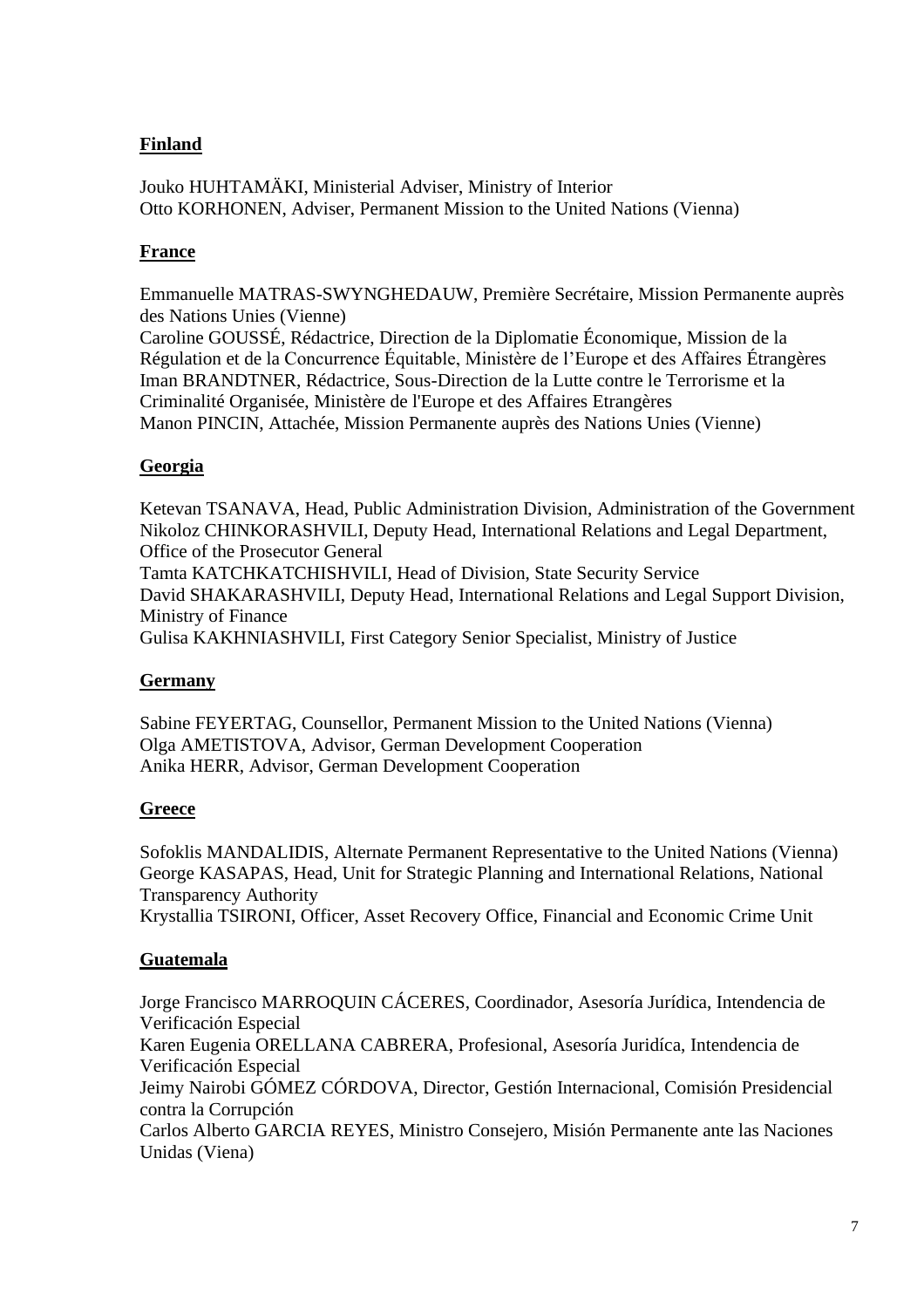Paola Andrea MORRIS GARRIDO, Subdirectora, Politica Multilateral para Naciones Unidas, Ministerio de Relaciones Exteriores

#### **Honduras**

Nilser Jasmin RAMÍREZ CARVAJAL, Jueza, Sentencia del Tribunal de Sentencia con Competencia Nacional en Materia de Corrupción, Poder Judicial Ada Margoth MASS HERRERA, Especialista, Cooperación Internacional de la Unidad de Inteligencia Financiera

## **Hungary**

Csaba SZ. NAGY, First Counsellor, Permanent Mission to the United Nations (Vienna) Bálint VARRÓ, Expert, Department of European Cooperation, Ministry of Interior

## **India**

Anurag ANURAG, Joint Director, Central Bureau of Investigation Daniel PAUL, Additional Secretary, Central Vigilance Commission Ashok KUMAR, Chief Technical Examiner, Central Vigilance Commission Smriti TRIPATHI, Deputy Director, Directorate of Enforcement Anand Kumar SOMANI, Counsellor and Alternate Representative, Permanent Mission to the United Nations (Vienna)

## **Indonesia**

Darmansjah DJUMALA, Ambassador and Permanent Representative to the United Nations (Vienna) Tudiono TUDIONO, Director, Central Authority and International Law, Ministry of Law and Human Rights Akbar NUGRAHA, First Secretary, Permanent Mission to the United Nations (Vienna) Yudhi Yustisia SAROJA, National Police Danu MAHARDIKA, Corruption Eradication Commission Anisa FARIDA, Ministry of Foreign Affairs

#### **Iran (Islamic Republic of)**

Kazem GHARIB ABADI, Ambassador and Permanent Representative to the United Nations (Vienna) Nabiollah AZAMI SARDOUEI, Minister Counsellor, Permanent Mission to the United Nations (Vienna) Mousa KHEDMATGOZAR KHOSHDEL, Expert and Focal Point of UNCAC, Ministry of Justice

# **Iraq**

Alaa Jawad AL-SAEDI, Head, Commission of Integrity Firas DHAHIR, Second Secretary, Permanent Mission to the United Nations (Vienna) Muataz Faisal AL-ABBASI, Director General, Repatriation Department, Federal Commission of Integrity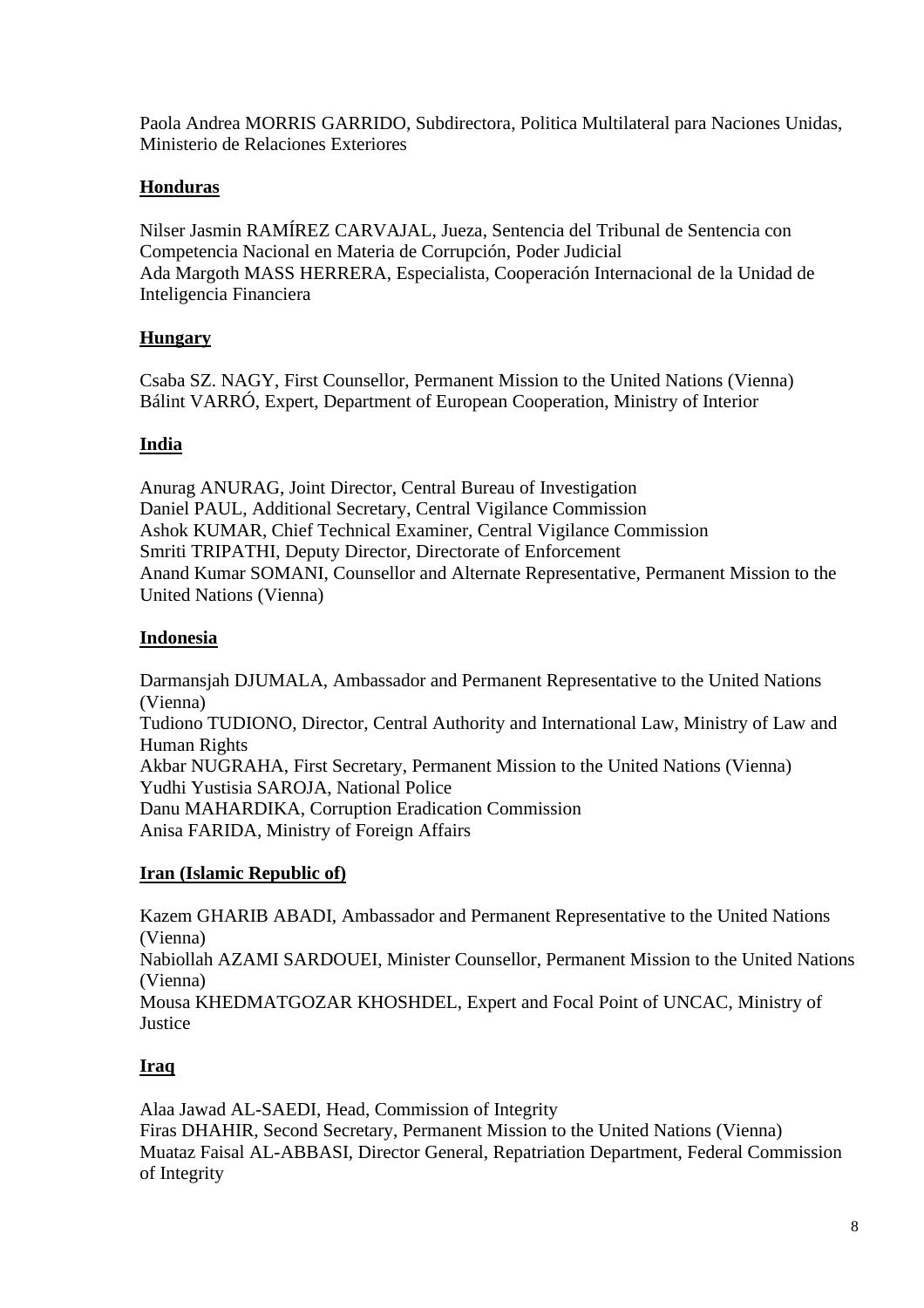Basim Jasim MOHAMMED, Federal Commission of Integrity, Repatriation Office Alaa Hashim WANAS, Federal Commission of Integrity, Legal Office Ammar Shakib NESHAT, Federal Commission of Integrity, Legal Office Hanan Saadi NAJIM, Federal Commission of Integrity, Legal Office Yasir Abbas ALSAADI, Translator, Office of the Head of Federal Commission of Integrity

## **Israel**

Tsruya SICRON, Lawyer, Anti-Corruption Division, Office of Deputy Attorney General (Criminal Law), Ministry of Justice Maya WASSERSTRUM, Political Adviser, Permanent Mission to the United Nations (Vienna)

## **Italy**

Elisa ARCHETTI, Economic Attaché, Permanent Mission to the United Nations (Vienna) Paolo DE MARIA, Department of Public Security, Ministry of Interior

## **Japan**

Jun YAMAZAKI, First Secretary, Permanent Mission to the United Nations (Vienna) Masayuki NISHI, First Secretary, Permanent Mission to the United Nations (Vienna) Ayari HONDA, Official, International Safety and Security Cooperation Division, Foreign Policy Bureau, Ministry of Foreign Affairs

James BERGIN, UNODC Desk Officer, Permanent Mission to the United Nations (Vienna)

#### **Jordan**

Leena Nayef Shaher AL-HADID, Ambassador and Permanent Representative to the United Nations (Vienna)

Essam AL-RAGGAD, Second Secretary, Permanent Mission to the United Nations (Vienna) Kholoud AL ORAN, Director of International Co-operation and Public Relations, Integrity and Anti-Corruption Commission

Ammar AL-OTOUM, Head of Asset Recovery Division, Integrity and Anti-Corruption Commission

Hala AL SHURIKI, International Co-operation and Communication Officer, Integrity and Anti-Corruption Commission

# **Kenya**

Amina ALI, Second Secretary, Permanent Mission to the United Nations (Vienna) Sophia SITATI, Chief State Counsel, Office of the Attorney General and Department of Justice Afandi OLANDO, State Counsel, Office of the Attorney General and Department of Justice Faith Mbaire NG'ETHE, Assistant Director Asset Recovery, Assets Recovery Agency Siti NIBORI, State Counsel, Office of the Attorney General and Department of Justice Margaret MWENDE, State Counsel, Office of the Attorney General and Department of Justice Stephen GITHINJI, Senior State Counsel, Assets Recovery Agency Emily WAKESHO, Prosecution Counsel, Office of the Director of Public Prosecutions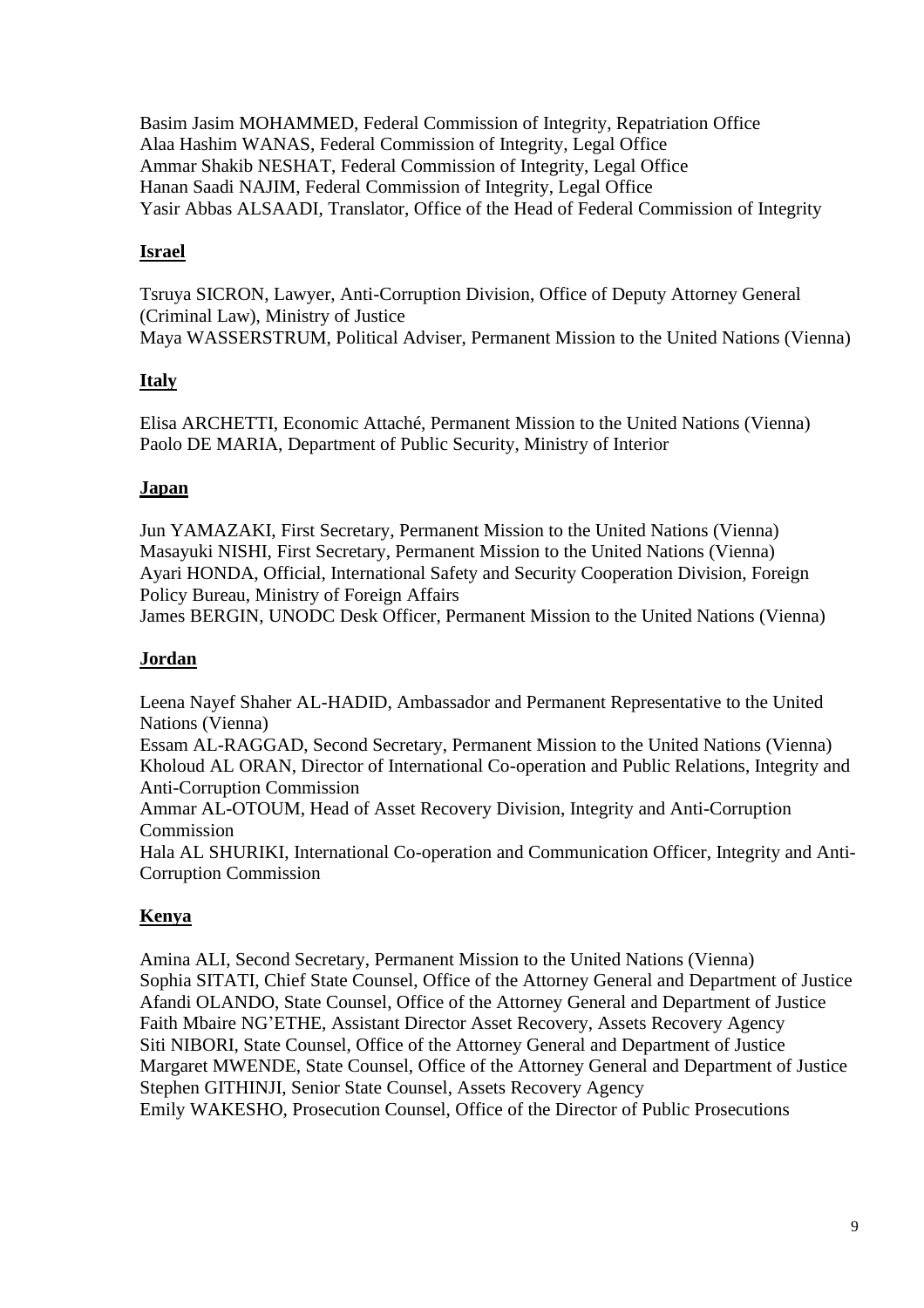# **Kuwait**

Nawaf ALMAHAMEL, Vice President, Anti-Corruption Authority (NAZAHA) Mohammad BUZUBAR, Acting Secretary General, Anti-Corruption Authority (NAZAHA) Sulaiman ALKHAYRI, Second Secretary, Permanent Mission to the United Nations (Vienna) Rihab ALFARHAN, Diplomatic Attaché, Permanent Mission to the United Nations (Vienna) Dhari BUYABES, Interpretation Specialist, Anti-Corruption Authority (NAZAHA) Abdulrahman ALWAZAN, International Cooperation Management, Anti-Corruption Authority (NAZAHA)

Joud ALHAJERI, Legal Specialist, Legal Affairs Department, Anti-Corruption Authority (NAZAHA)

## **Lao People's Democratic Republic**

Sithong CHITNHOTHINH, Ambassador and Permanent Representative to the United Nations (Vienna) Viengvone KITTAVONG, Minister/Deputy Chief of Mission, Permanent Mission to the United Nations (Vienna) Maykham TONGVONGKHAM, Second Secretary, Permanent Mission to the United Nations (Vienna) Vansaleum LINSAVATH, Third Secretary, Permanent Mission to the United Nations (Vienna)

# **Latvia**

Diana KAZINA, Chief Inspector, Corruption Prevention and Combating Bureau

# **Lebanon**

Rana AKOUM, Judge, Ministry of Justice Jenny EL CHAMI, Judge, Ministry of Justice Abdul Hafiz MANSOUR, Secretary General, Special Investigation Commission, Central Bank Bachir SALEH AZZAM, Counsellor, Alternate Permanent Representative to the United Nations (Vienna)

# **Liechtenstein**

Claudio NARDI, Counsellor, Office for Foreign Affairs

# **Lithuania**

Šarūnas VAIKASAS, Head, Asset Search Division, Central Investigations Department Ieva LUKOŠEVIČIENĖ, Senior Specialist, International Cooperation Division, Special Investigation Service Vaida HAMPE, Counsellor, Permanent Mission to the United Nations (Vienna)

#### **Luxembourg**

Georges, EISCHEN, Conseiller, Mission Permanente auprès des Nations Unies (Vienne)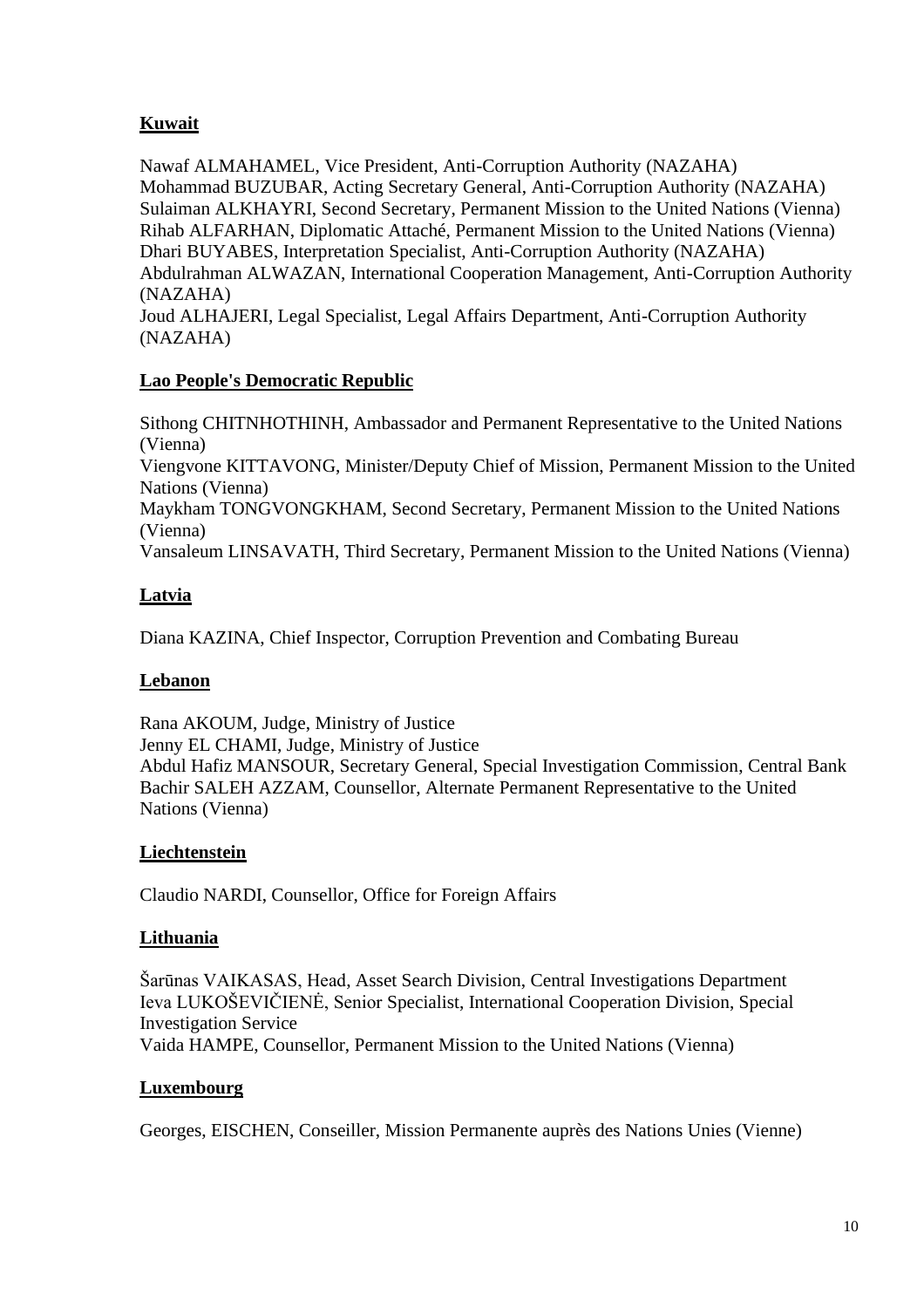## **Madagascar**

Laza Eric Donat ANDRIANIRINA, Directeur Général, Bureau Indépendant Anti-Corruption Ranaivoson Stevene PICOT, Conseiller Technique, Cabinet du Directeur Général, Bureau Indépendant Anti-Corruption

Herimamy ROBENARIMANGASON, Expert Gouvernemental en matière de suivi de la Convention des Nations Unies Contre la Corruption

Nathalie RAKOTOMALALA, Chef, Siège du 2eme degré du Pôle Anti-Corruption d'Antananarivo

## **Malaysia**

Rasidah ABDUL KARIM, Director, Anti-Corruption Research Division, National Centre for Governance, Integrity and Anti-Corruption (GIACC)

Norazlina BINTI ABD RAHIM, Deputy Director, Anti-Corruption Research Division, National Centre for Governance, Integrity and Anti-Corruption

Mohd Yunus IBRAHIM, First Secretary, Permanent Mission to the United Nations (Vienna)

#### **Malta**

Alberta BORG, Counsellor, Permanent Mission to the United Nations (Vienna) Joseph DEBONO, Political Officer, Permanent Mission to the United Nations (Vienna)

#### **Mauritius**

Titrudeo DAWOODARRY, Acting Director, Investigations, Independent Commission Against **Corruption** 

Harivansh JEEHA, Legal Adviser, Independent Commission Against Corruption Fayyaad ARZAMKHAN, Legal Adviser, Independent Commission Against Corruption Vishal DEEPCHAND, Senior Investigator, Independent Commission Against Corruption Deepa RAMSOHOK, Corruption Prevention Officer, Independent Commission Against Corruption

#### **Mexico**

Diego Alonso SIMANCAS GUTIÉRREZ, Representante Alterno ante las Naciones Unidas (Viena)

Valentina VALDEZ JASSO, Directora, Convenciones y Mecanismos Anticorrupción, Secretaría de la Función Pública

Martha C. VAZQUEZ VAZQUEZ, Subdirectora, Temas de Drogas y Anticorrupción, Dirección General para la Organización de las Naciones Unidas, Secretaría de Relaciones Exteriores

Erika Samantha FRANCO PEÑA, Asistente Multilateral, Misión Permanente ante las Naciones Unidas (Viena)

Dann Jafet INFANTE VILLAVICENCIO, Fiscal en jefe, Unidad Especializada en Materia de Extinción de Dominio, Fiscalía General

Cecilia OCAMPO MINGUETA, Subdirectora, Derecho Comparado de la Dirección General de Procedimientos Internacionales, Fiscalía General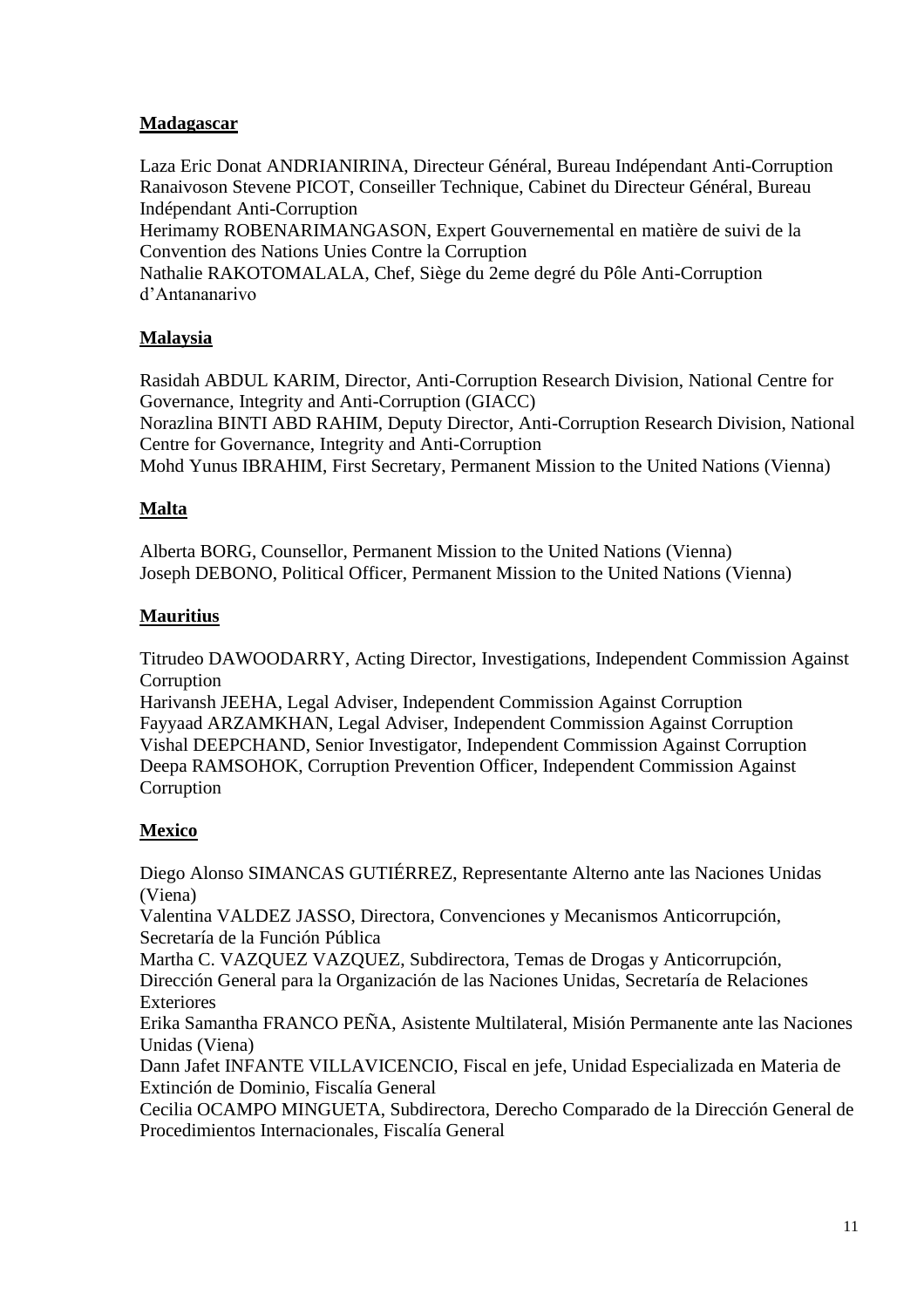## **Mongolia**

Bolorchimeg JARGALSAIKHAN, Foreign Affairs Officer, Commissioner, Independent Authority against Corruption

#### **Montenegro**

Nina SEKULOVIC, Independent Advisor, Department for International Cooperation, Standard and Public Relations

#### **Myanmar**

Lin Wai AUNG, Director, Anti-Corruption Commission Office Nyien Nyein MYINT, Counsellor, Permanent Mission to the United Nations (Vienna) Aye Myat MON, Director, Anti-Corruption Commission Office Khin Phyu PWINT, Director, Anti-Corruption Commission Office Zar Zar MOE, Deputy Director, Anti-Corruption Commission Office Thein Htike WIN, Deputy Director, Anti-Corruption Commission Office Myat Nyi Nyi WIN, First Secretary, Permanent Mission to the United Nations (Vienna)

#### **Netherlands**

Jan RINZEMA, First Secretary, Permanent Mission to the United Nations (Vienna) Nadie PAULISSEN, Policy Advisor, Ministry of Justice and Security

#### **New Zealand**

Craig HAMILTON, Detective Inspector and Manager, Asset Recovery and Money Laundering, Police

#### **Nicaragua**

Oscar GUTIERREZ, Procurador Auxiliar Penal, Procuraduría General Alejandro Cesar RUIZ ROBLETO, Jefe, Investigaciones Económicas, Policía Nacional Sabra Amari MURILLO CENTENO, Embajadora y Representante Permanente ante las Naciones Unidas (Viena)

#### **Nigeria**

Suleiman Dauda UMAR, Ambassador and Permanent Representative to the United Nations (Vienna)

Modibbo HAMMANTUKUR, Director, CEO, Nigeria Financial Intelligence Unit Esa Okibe ONOJA, Chief of Staff to the Chairman, Independent Corrupt Practices and Other Related Offences Commission

Adesina Isola RAHEEM, Deputy Director, Independent Corrupt Practices and Other Related Offences Commission

Onyemowo Jane ONWUMERE, Deputy Director, Technical Unit on Governance and Anti-Corruption Reforms

Aliyu Aminu WALI, Acting Head, External Cooperation, Economic and Financial Crimes **Commission**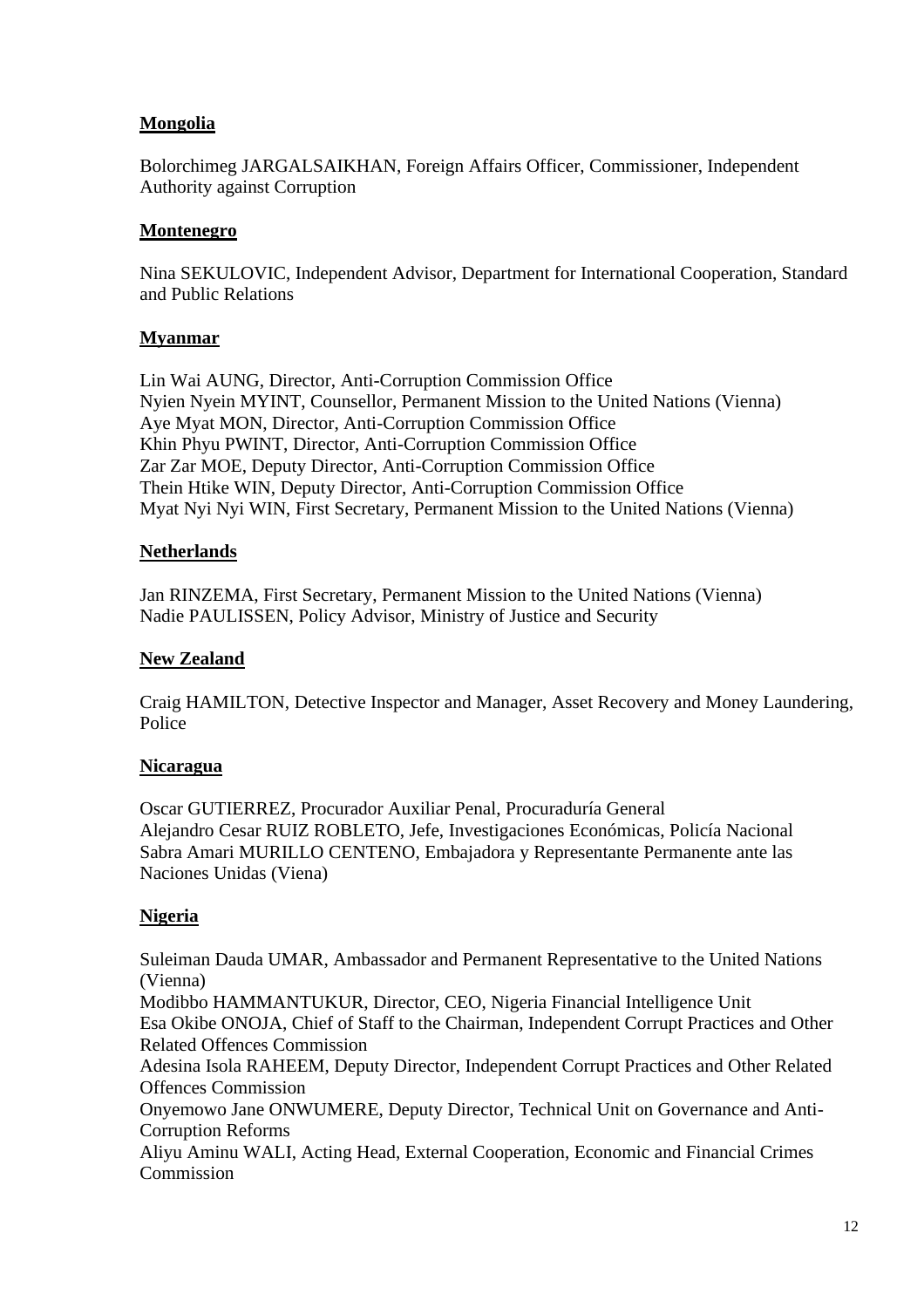Ibrahim IDRIS LIMAN, Head, Capital Market Fraud Unit, Economic and Financial Crimes Commission Umma SULAIMAN, Acting Deputy Director, Department of Assets Forfeiture and Recovery Management Unit, Economic and Financial Crimes Commission Mohammed Shahid AHMED, Financial Intelligence Unit Emmanuel NWEKE, Senior Counsellor, Permanent Mission to the United Nations (Vienna)

## **North Macedonia**

Gordana MILEVSKA, Head of Unit, International Legal Assistance in Criminal Matters, Department for International Legal Assistance, Ministry of Justice Jeton HALILI, Advisor, Ministry of Justice Elena SAZDOV, Advisor, Ministry of Justice

#### **Norway**

Lise STENSRUD, Policy Director, Norwegian Agency for Development Cooperation Harald MATHISEN, Senior Advisor, Norwegian Agency for Development Cooperation Bjørn C. RYDMARK, Minister Counsellor, Permanent Mission to the United Nations (Vienna) Signe B. HJELDE, Counsellor, Permanent Mission to the United Nations (Vienna) Hanne MØKSTER, Adviser, Permanent Mission to the United Nations (Vienna) Mona RANSEDOKKEN, Policy Director, Ministry of Justice and Public Security

#### **Pakistan**

Zahir SHAH, Director General, National Accountability Bureau Amir SAEED, Counsellor, Permanent Mission to the United Nations (Vienna)

#### **Panama**

Dario Ernesto CHIRÚ OCHOA, Representante Permanente ante las Naciones Unidas (Viena) Mahmad DAUD HASAN, Fiscal Superior Anticorrupción, Procuraduría General de la Nación Tania VASQUEZ, Jefa, Oficina de Cooperación Técnica Internacional, Autoridad Nacional de Transparencia y Acceso a la Información

Abel VIGIL, Segundo Secretario, Misión Permanente ante las Naciones Unidas (Viena) Kayra GONZALEZ, Fiscal de Circuito, Subjefa de la Unidad Especializadas en Blanqueo de Capitales, Procuraduría General de la Nación

Dayanara ESTRADA, Fiscal de Circuito, Fiscalía de Asuntos Internacionales, Procuraduría General de la Nación

Harry PINTO, Analista, Oficina de Cooperación Técnica Internacional, Autoridad Nacional de Transparencia y Acceso a la Información

Ruth Maisel MORCILLO, Fiscal Superior, Especial Anticorrupción, Procuraduría General

#### **Paraguay**

Juan Francisco FACETTI, Embajador y Representante Permanente ante las Naciones Unidas (Viena)

Miguel Angel ROMERO, Embajador, Director General, Unidad Anticorrupción, Ministerio de Relaciones Exteriores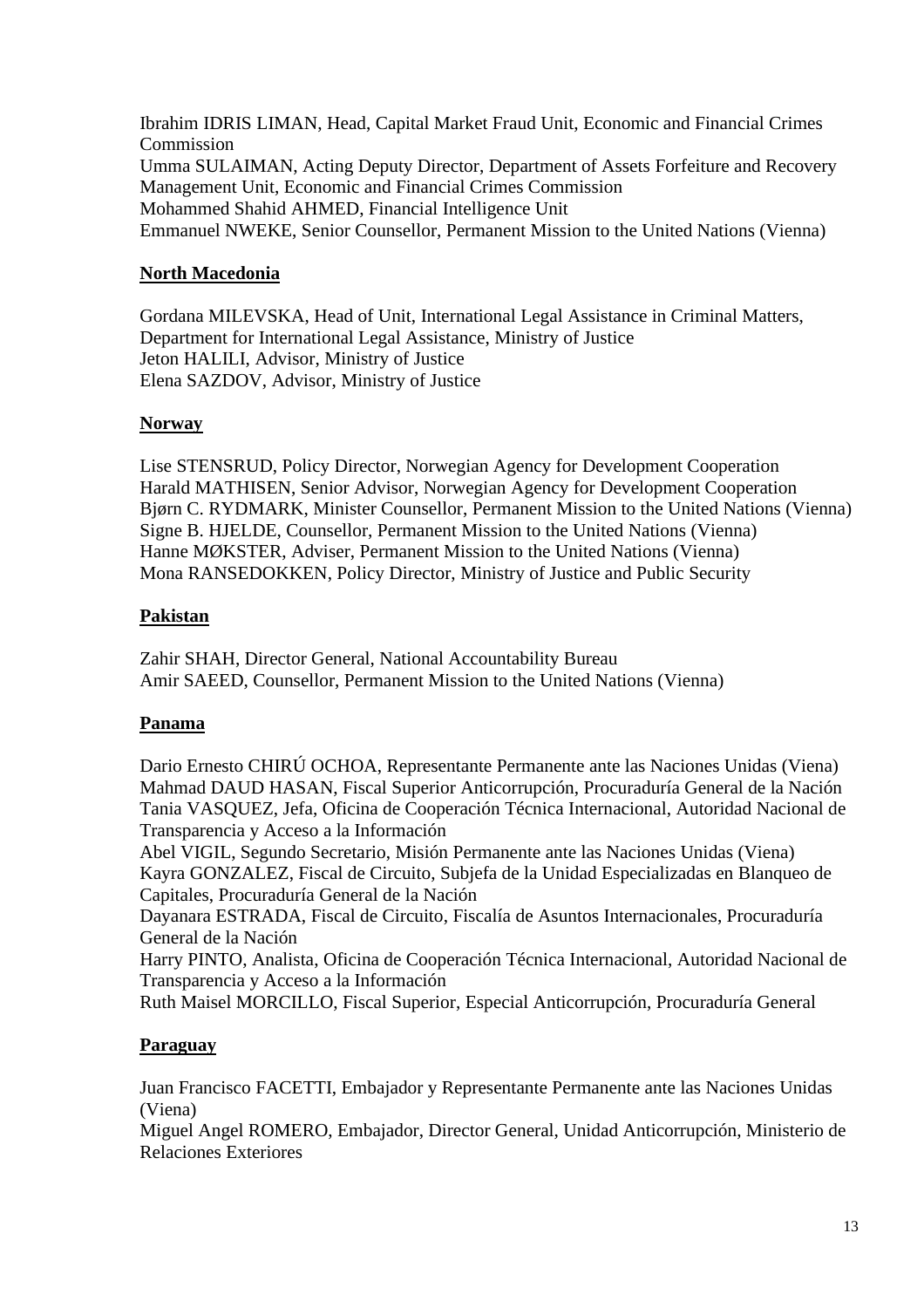Melissa BENITEZ CATTEBEKE, Ministra, Coordinadora de Acceso a la Información Publica, Unidad Anticorrupción, Ministerio de Relaciones Exteriores

Julio NOGUERA, Director General de Prevención y Transparencia, Secretaria Nacional Anticorrupción (SENAC)

Miguel CABRERA DUARTE, Segundo Secretario, Misión Permanente ante las Naciones Unidas (Viena)

Clara AQUINO BISCOTTI, Directora, Relaciones Internacionales y Cooperación, Secretaría Nacional Anticorrupción (SENAC)

## **Peru**

Eric ANDERSON MACHADO, Embajador y Representante Permanente ante las Naciones Unidas (Viena)

Alonso ESQUIVEL DURAN, Segundo Secretario, Representante Alterno, Misión Permanente ante las Naciones Unidas (Viena)

Jose Antonio NEYRA FLORES, Juez Supremo Provisional, Poder Judicial Rocio GALA GÁLVEZ, Fiscal Superior y Jefa, Unidad de Cooperación Judicial Internacional y Extradiciones, Ministerio Público, Fiscalía

Ana Teresa REVILLA VERGARA, Jefa, Oficina General de Asuntos Legales, Ministerio de Relaciones Exteriores, y Presidenta de la Comisión Intersectorial encargada de negociar los tratados de derecho penal internacional, extradición, traslado de condenados y asistencia judicial, entre otras responsabilidades

Silvana CARRIÓN ORDINOLA, Procuradora Pública Ad Hoc para el caso Odebrecht y otros, Procuraduría General del Estado, Ministerio de Justicia y Derechos Humanos Luis Amadeo SOLARI ANTOLA, Funcionario, Dirección de Organismos y Política Multilateral, Ministerio de Relaciones Exteriores

# **Philippines**

Jose M. BALMEO Jr., Assistant Ombudsman, Office of the Ombudsman Floreida A. APOLINARIO, Director IV, Office of the President Matthew M. DAVID, Director, Investigation and Enforcement Department, Anti-Money Laundering Council Secretariat Marlyn L. ANGELES, Senior State Counsel, Department of Justice

#### **Poland**

Jacek LAZAROWICZ, Prosecutor, National Prosecutor's Office Aleksandra STEPOWSKA, First Secretary, Permanent Mission to the United Nations (Vienna)

#### **Portugal**

João BEZERRA DA SILVA, Alternate Permanent Representative to the United Nations (Vienna)

Carlota MARTINS, Assistant for Political Affairs, Permanent Mission to the United Nations (Vienna)

Inês TRALHÃO FERNANDES, Assistant for Political Affairs, Permanent Mission to the United Nations (Vienna)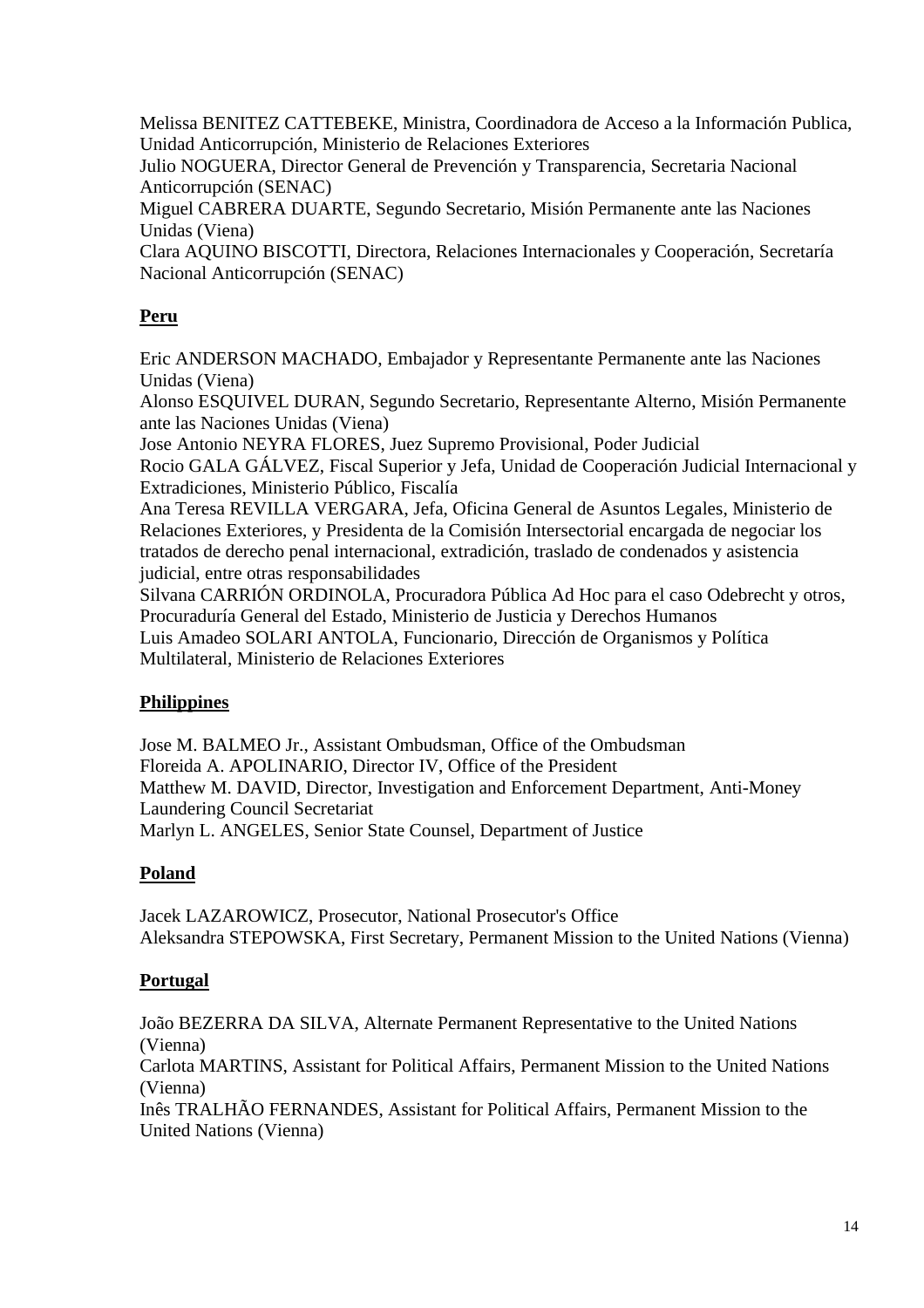# **Qatar**

Hamad Nasser R.M. AL-MOHANNADI, President, Administrative Control and Transparency Authority

Aisha Ahmed AL-MOHANNADI, Second Secretary, Permanent Mission to the United Nations (Vienna)

Majid Abdulla AL-QAHATANI, Administrative Control and Transparency Authority Saad Mohammed AL-MISNED, Administrative Control and Transparency Authority Amal AL-KUWARI, Director, Control and Development, Administrative Control and Transparency Authority

Jassim Abdul Rahman AL DIRHAM, Director, Legal Affairs Department, Administrative Control and Transparency Authority

Nizar AL-BARKOUTI, Senior Legal Expert, Administrative Control and Transparency Authority

Ghalya HASSEN AL-QAHTANI, Head, Complaints Department, Administrative Control and Transparency Authority

Lina ALKAWASS, Researcher, Permanent Mission to the United Nations (Vienna)

#### **Republic of Korea**

Hana IM, Prosecutor, Division of International Criminal Affairs Sung Won KIM, Legal Attaché, Permanent Mission to the United Nations (Vienna) Hyoung Rark CHO, Researcher, Permanent Mission to the United Nations (Vienna)

#### **Republic of Moldova**

Valeriu CUPCEA, Head, International Cooperation Directorate, National Anticorruption Center Serghei CARAPUNARLI, Director, Crime Assets Recovery Agency Vitalie RACU, Head, Financial Investigation Section, Crime Assets Recovery Agency Roman MACOVENCO, Third Secretary, Permanent Mission to the United Nations (Vienna)

#### **Russian Federation**

Evgeny A. KUZMIN, Head of Division, Presidential Anti-Corruption Directorate, Presidential Executive Office Aslan Sh. YUSUFOV, Deputy Head, Department of Supervision over Compliance with Anti-Corruption Laws, Prosecutor General's Office Andrey V. ONUFRIENKO, Senior Prosecutor, Prosecutor General's Office Ekaterina E. SHATAYLUK, Inspector, Investigative Committee Andrey A. ODNORAL, Senior Counsellor, Permanent Mission to the United Nations (Vienna)

#### **Saudi Arabia**

Mead ALSOGHAYYER, Legal Specialist, International Conventions Department, Oversight and Anti-Corruption Authority (NAZAHA) Mohammad ALDEKHAIL, Director, International Conventions Department, Oversight and Anti-Corruption Authority (NAZAHA) Abdulrahman ALAMER, Oversight and Anti-Corruption Authority (NAZAHA) Musaed BINDAKHEEL, Oversight and Anti-Corruption Authority (NAZAHA)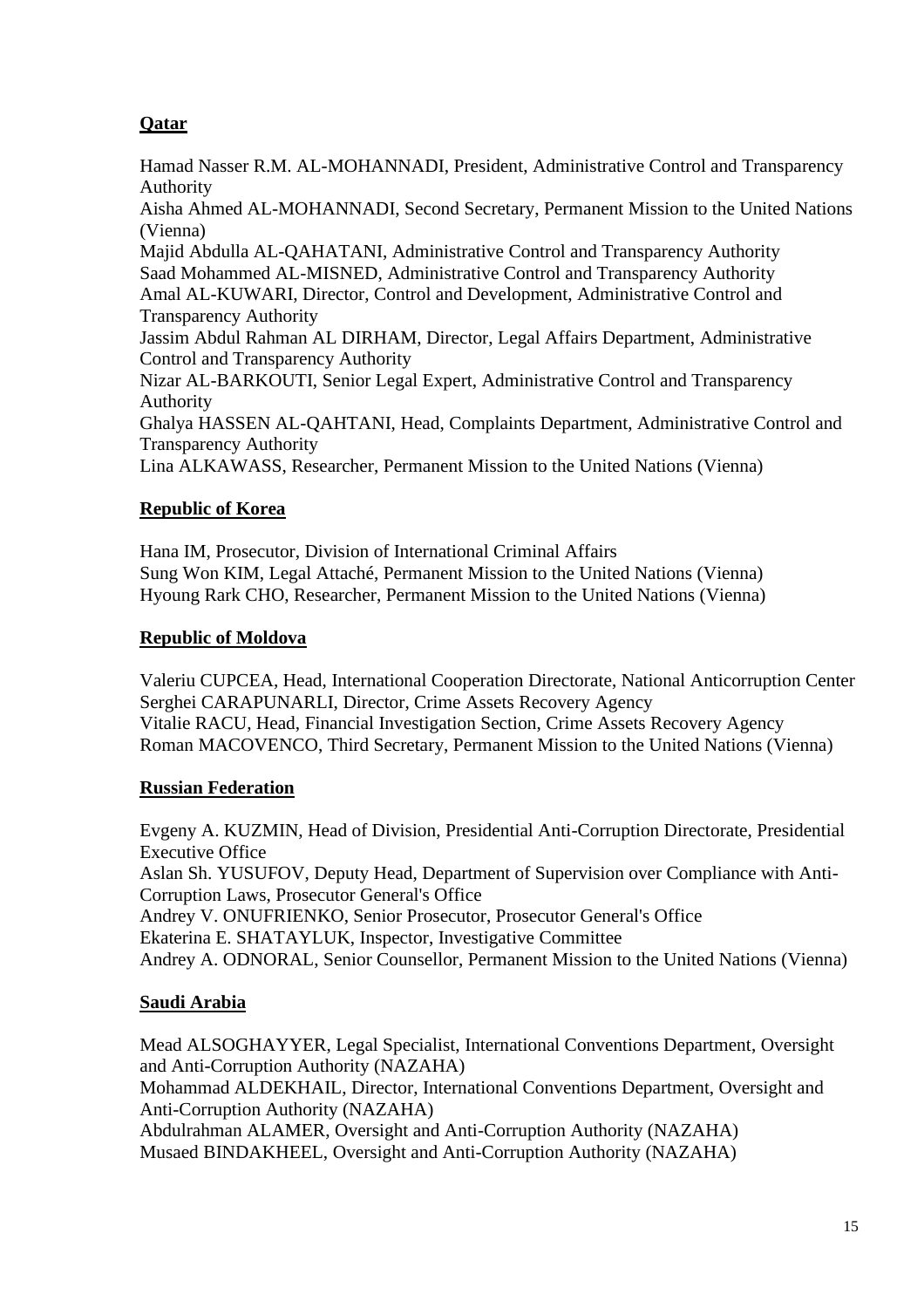## **Senegal**

Seynabou NDIAYE DIAKHATE, Présidente, Office national de Lutte contre la Fraude et la Corruption (OFNAC)

Babacar BA, Membre de l'Assemblée, Office national de Lutte contre la Fraude et la Corruption (OFNAC)

Sidy MASSALY, Agent de Prévention de la Fraude et de la Corruption, Office national de Lutte contre la Fraude et la Corruption (OFNAC)

Mor NDIAYE, Directeur-adjoint, Affaires criminelles et des Grâces, Ministère de la Justice

#### **Singapore**

Felicia WONG, Second Secretary, Permanent Mission to the United Nations (Vienna) Kevin Ee Wen YONG, Deputy Senior State Counsel, Crime Division, Attorney-General's Chambers

Parvathi MENON, State Counsel, International Affairs Division, Attorney-General's Chambers Janie Anne HUI, State Counsel, Specialist (MLA/Extradition), International Affairs Division, Attorney-General's Chambers

Xinyi LIN, Senior Manager, International Affairs and Liaison, Chief Intelligence Analyst, Corrupt Practices Investigations Bureau

#### **Slovakia**

Livia TYMKOVA, General State Counsellor, Division of European Affairs and Foreign Relations, Ministry of Justice

#### **Slovenia**

Mateja PRESERN, Attaché, Permanent Mission to the United Nations (Vienna) Eva KORENJAK LALOVIČ, Intern, Permanent Mission to the United Nations (Vienna)

#### **South Africa**

Thabang MOLOBELA, Deputy Director, Department of Public Services and Administration Isake NKUKWANA, Deputy Director, Department of Justice and Constitutional Development Priyadarshnee BISESWAR, Adviser, National Prosecuting Authority Leonard LEKGETHO, Special Investigating Unit

David NKOSI, Deputy Director, Department of International Relations and Cooperation Tr MUNYAI, Assistant Director, Department of International Relations and Cooperation Lungile TAWE, First Secretary, Alternate Permanent Representative to the United Nations (Vienna)

Refilwe MTHIMUNYE, Third Secretary, Permanent Mission to the United Nations (Vienna)

#### **Sri Lanka**

Majintha Joseph Priye JAYESINGHE, Ambassador and Permanent Representative to the United Nations (Vienna) Kanishka WIJERATNE, Director General, Commission to Investigate Allegations of Bribery or Corruption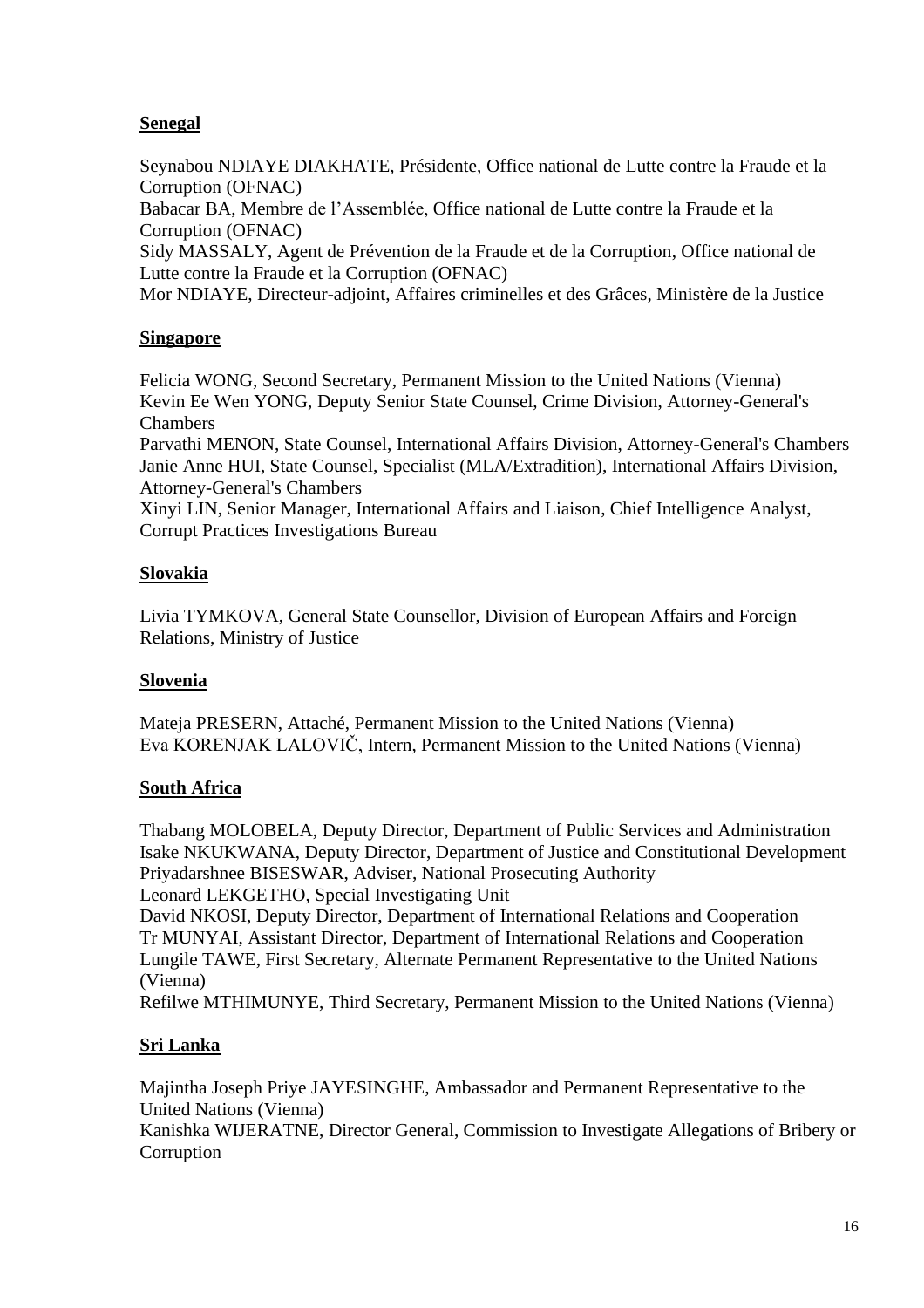Ruvini WICKRAMASINGHE, Assistant Director General, Commission to Investigate Allegations of Bribery or Corruption Isurika KARUNARATHNE, First Secretary, Permanent Mission to the United Nations (Vienna) Thanuja D. BANDARA, Assistant Director-Legal, Commission to Investigate Allegations of Bribery or Corruption Thusitha JAYANETHTHI, Assistant Director-Legal, Commission to Investigate Allegations of Bribery or Corruption Sakitha WICKRAMARATNE, Assistant Director-Legal, Commission to Investigate Allegation of Bribery or Corruption

## **State of Libya**

Yousef Mabrouk ABIRID, Director, Relations and International Cooperation Office, National Anti-Corruption Commission Alsideeg MEITEEG, National Anti-Corruption Commission Asem Musa HAGGIAGI, National Anti-Corruption Commission

#### **State of Palestine**

Safa SHABAT, Alternate Permanent Representative to the United Nations (Vienna)

#### **Sudan**

Elsadig Mohamed AHMED, Alternate Permanent Representative to the United Nations (Vienna)

#### **Sweden**

Elin SEHLSTRÖM, Legal Adviser, Division for Criminal Cases and International Judicial Cooperation, Ministry of Justice

Victor HENSJO, Legal Adviser, Division for Criminal Law, Ministry of Justice Jonas GRÄNS, First Secretary, Alternate Permanent Representative to the United Nations (Vienna)

#### **Switzerland**

Jean-Marc FLÜKIGER, Alternate Permanent Representative to the United Nations (Vienna) Daniela HÄNGGI, Deputy Head, Asset Recovery Section, Federal Department of Foreign Affairs

Julia VOLKEN, Deputy Head, Mutual Assistance Unit I, Federal Office of Justice, Federal Department of Justice and Police

Barbara KAMMERMANN, Legal Officer, Federal Office of Justice, Federal Department of Justice and Police

Walter REITHEBUCH, Senior Policy Adviser, Agency for Development and Cooperation, Federal Department of Foreign Affairs

Urs Andreas TSCHANZ, Economic Affairs Officer, Prosperity and Sustainability Division, Federal Department of Foreign Affairs

Amanda SZALCZYNSKI, Adviser, Permanent Mission to the United Nations (Vienna)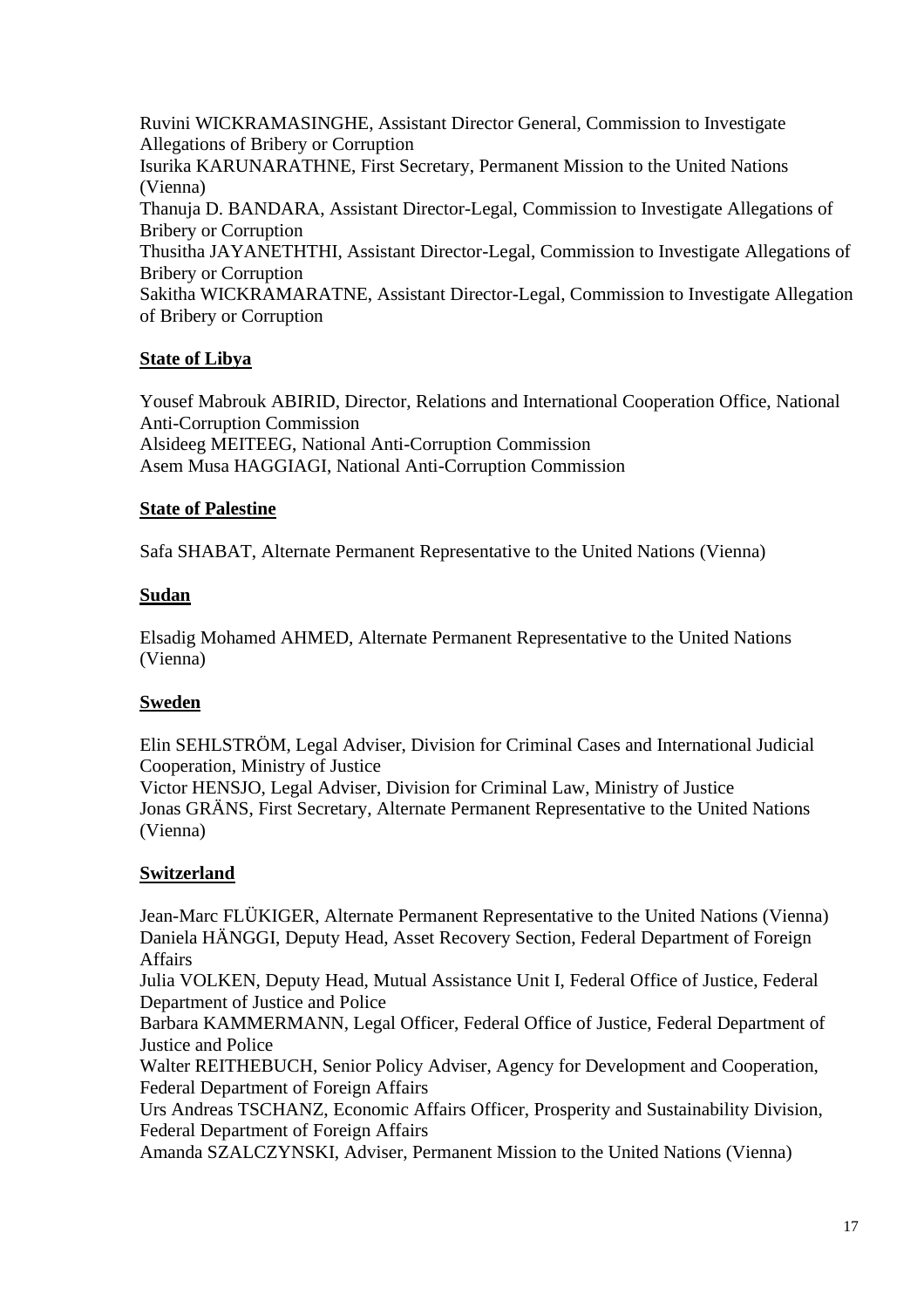# **Thailand**

Nattachak PATTAMASINGH NA AYUTHAYA, National Anti-Corruption Commissioner, National Anti-Corruption Commission Wanwara SILAPAWILAWAN, Director, Bureau of International Affairs and Corruption Investigation, Office of the National Anti-Corruption Commission Teerat LIMPAYARAYA, Public Prosecutor, Office of the Attorney General Sarun HAETANURAK, Counsellor, Permanent Mission to the United Nations (Vienna) Netinai KAEWKERTKEN, Legal Officer, Professional Level, Anti Money Laundering Office

# **Timor-Leste**

Alexandre Faustino FREITAS, Deputy Commissioner, Support and Cooperation Services, Commission for Anti-Corruption

# **Tunisia**

Mohamed MEZGHANI, Ambassadeur et Représentant Permanent auprès des Nations Unies (Vienne)

# **Turkey**

Mehmet Salih AZ, Rapporteur Judge, Ministry of Justice Muhammed KARACA, Rapporteur Judge, Ministry of Justice Denizcan SEFEROGLU, Third Secretary, Permanent Mission to the United Nations (Vienna)

#### **Uganda**

Sarah BIRUNGI, Director, Legal Affairs, Inspectorate of Government Mary AKIROR, Manager, Legal Services, Public Procurement and Disposal of Public Assets Grace ATWONGYEIRE, Principal Legal Officer, Directorate for Ethics and Integrity, Office of the President

# **Ukraine**

Vadym PEHETA, Chief Specialist, International Cooperation Unit, Anti-Corruption Policy Department, National Agency on Corruption Prevention Filip PRONIN, Deputy Head, Nacional Agency for Finding, Tracing and Management of Assets Derived from Corruption and Other Crimes Olha LAZUTINA, Head, Director's Office, National Anti-Corruption Bureau Andriy GAIDASH, First Secretary, Permanent Mission to the United Nations (Vienna) Nataliia STRUK, Chief Expert, Division for Transfer of Sentenced Persons and Execution of Judgments, International Legal Assistance Department, International Law Directorate, Ministry of Justice

# **United Arab Emirates**

Hamad ALKAABI, Ambassador and Permanent Representative to the United Nations (Vienna) Ahmed ALZAABI, Alternate Permanent Representative to the United Nations (Vienna) Emese KOVACS, Executive Assistant, Permanent Mission to the United Nations (Vienna)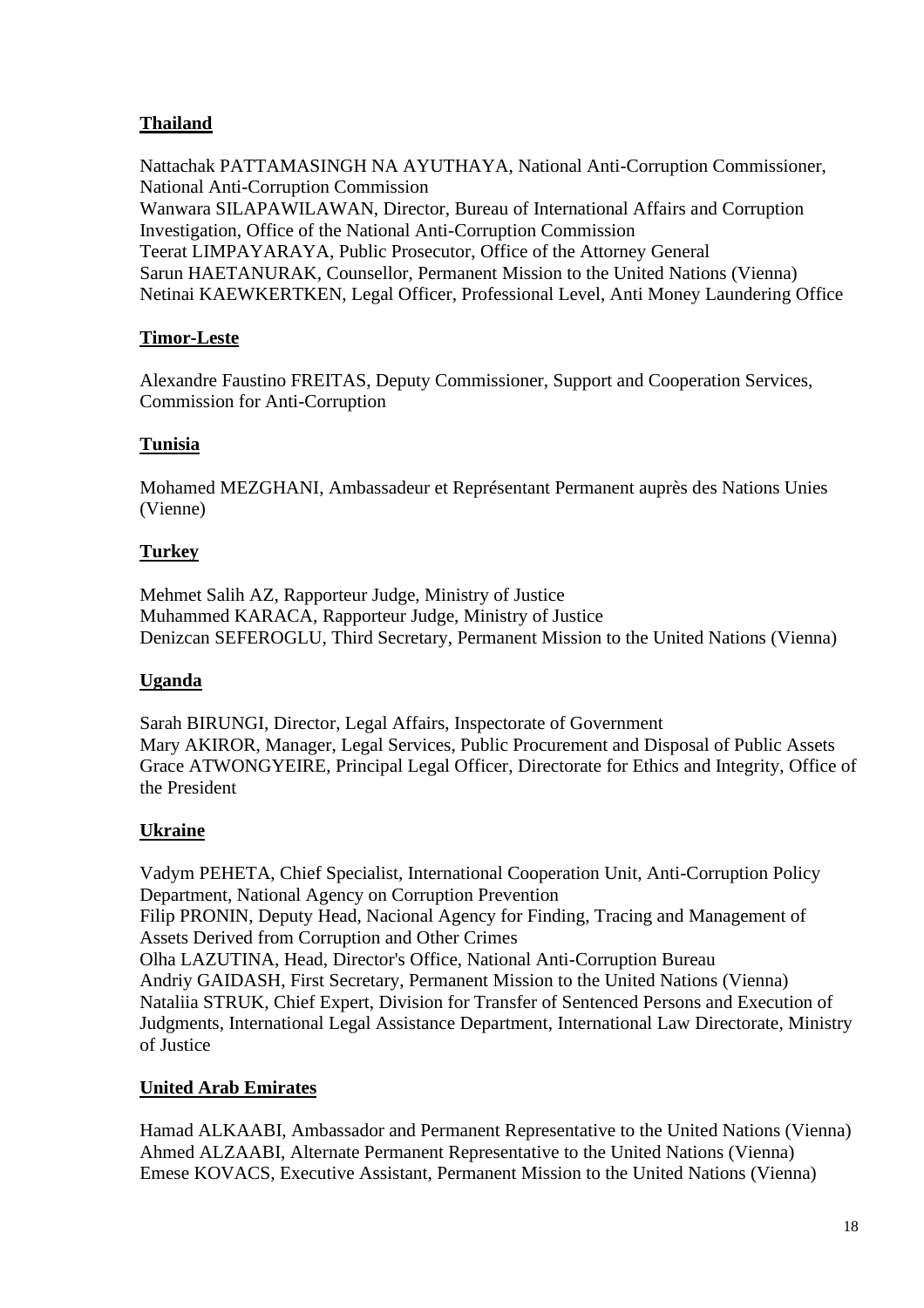## **United Kingdom of Great Britain and Northern Ireland**

Katie MARSDEN, Second Secretary, Permanent Mission to the United Nations (Vienna) Ruth WALKER, Anti-Corruption, Open Societies and Human Rights Directorate, Foreign and Commonwealth Office Conchita CASTRO, Head, Security and Integrity

#### **United States of America**

Schuyler MILLER, Foreign Affairs Officer, Office of Global Programs and Policy, Multilateral Affairs, Bureau of International Narcotics and Law Enforcement Affairs, Department of State Nikhita GODBOLE, Multilateral Program Assistant, Office of Global Programs and Policy, Multilateral Affairs, Bureau of International Narcotics and Law Enforcement Affairs, Department of State Virginia PRUGH, Attorney Advisor, Office of the Legal Adviser for Law Enforcement and

Intelligence, Department of State Teresa TURNER-JONES, Senior Trial Attorney, Department of Justice Linda MCKINNEY, Deputy Associate Director, Department of Justice Ethan GLICK, Counsellor, Permanent Mission to the United Nations (Vienna) David COUGHRAN, Second Secretary, Permanent Mission to the United Nations (Vienna)

## **Uzbekistan**

Uygun NIGMADJANOV, Deputy Head, Academy, Prosecutor General's Office

#### **Venezuela (Bolivarian Republic of)**

Elvis Eduardo HIDROBO AMOROSO, Contralor General Dulfa Dalila HERNÁNDEZ MEDINA, Ministra Consejera, Misión Permanente ante las Naciones Unidas (Viena) Narly MONTILVA, Directora, Asuntos Internacionales, Contraloría General Carmen Edilia MONTILVA ROSALES, Directora, Comunicación, Contraloria General Angelo Eduar RIVAS RIVAS, Director General, Contraloría General

# **Viet Nam**

Thu Trang NGUYEN, Deputy Head, Multilateral Division, International Cooperation Department, Government Inspectorate

Duc Hung HOANG, Deputy Head, UNCAC Implementation Division, Anti-Corruption Bureau, Government Inspectorate

Hong Long VO, Principal Inspector, International Cooperation Department, Government Inspectorate

Hong Thanh DUONG, Principal Inspector, UNCAC Implementation Division, Anti-Corruption Bureau, Government Inspectorate

Thi Ngoc Van LUU, Inspector, International Cooperation Department, Government Inspectorate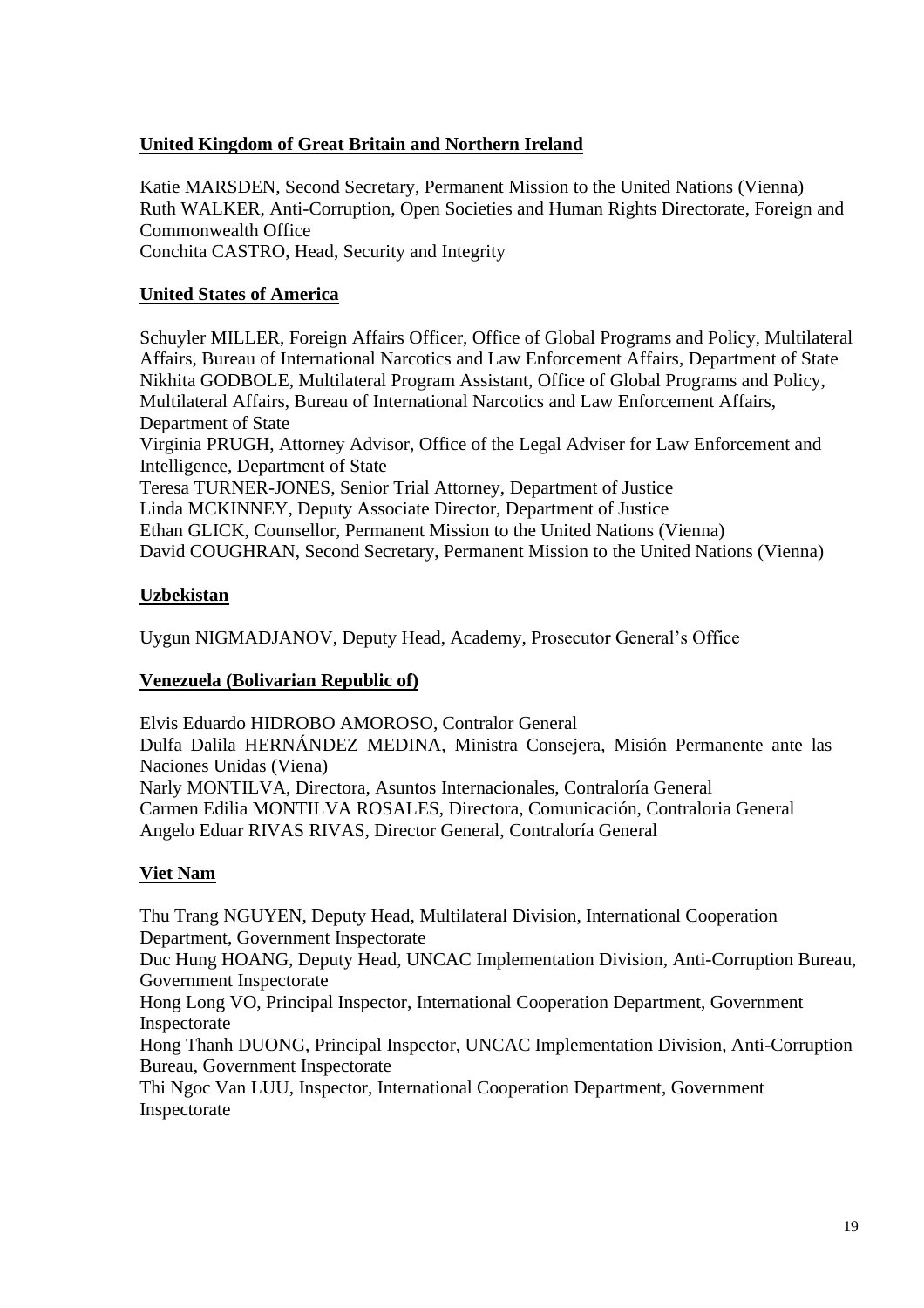# **Yemen**

Haytham Abdulmomen SHOJA'AADIN, Ambassador and Permanent Representative to the United Nations (Vienna) Raghda AL-HAKIMI, First Secretary, Alternate Permanent Representative to the United Nations (Vienna)

## **Zimbabwe**

Sukai TONGOGARA, Executive Secretary, Anti-Corruption Commission

#### **United Nations Institutes and Institutes of the United Nations Crime Prevention and Criminal Justice Programme Network**

#### **Basel Institute on Governance**

Gretta FENNER, Managing Director and Director, International Centre for Asset Recovery Jonathan SPICER, Senior Asset Recovery Specialist Simon MARSH, Senior Investigation Specialist Andrew DORNBIERER, Asset Recovery Specialist

#### **Korean Institute of Criminology**

Hyewon KWON, Programme Officer, International Cooperation Division

## **United Nations Asia and Far East Institute for the Prevention of Crime and the Treatment of Offenders (UNAFEI)**

Taro MORINAGA, Director Junko IRIE, Deputy Director Yoshinori OKUDA, Professor

#### **United Nations Interregional Crime and Justice Research Institute**

James SHAW, Senior Legal Officer (Asset Recovery)

#### **Specialized agencies and other organizations of the United Nations system**

#### **United Nations Global Compact**

Ashley DEMMING, Manager, Anti-Corruption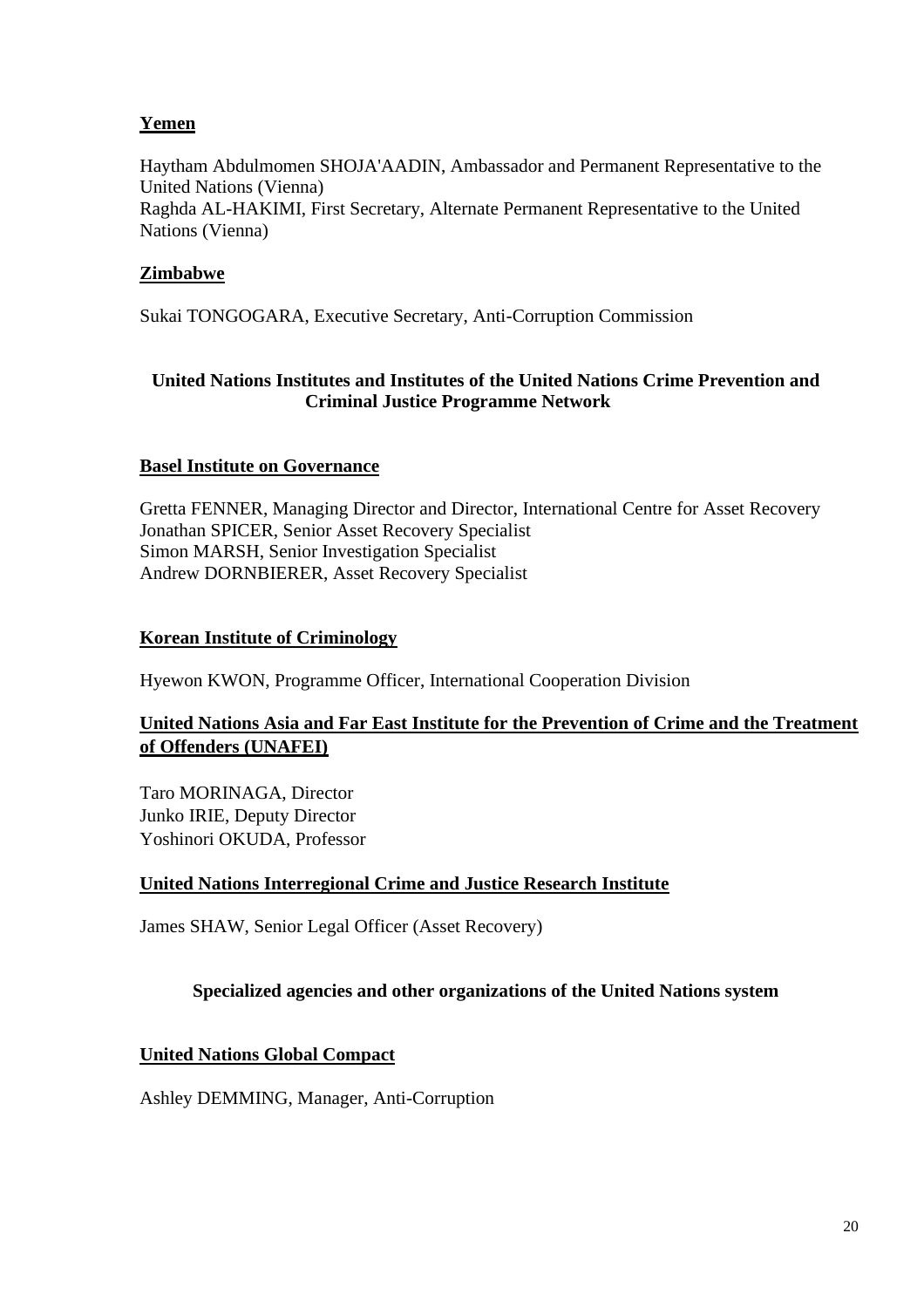#### **World Bank**

Emile VAN DER DOES DE WILLEBOIS, Coordinator, Stolen Asset Recovery Initiative Jean-Pierre BRUN, Senior Financial Specialist

#### **Intergovernmental Organizations**

#### **Community of Sahel-Saharan States (CEN-SAD)**

Samuel DUSSEY, Adviser, Peace and Security Mansur ABUBAKAR, Peace and Security Officer Seif Aldine HAMID, Conflict Prevention Officer Edji BRAHIM, Observer Mahamat HAMZA KHALIL, Human Rights Officer, Humanitarian Affairs Youssouf MAHAMAT ZENE, Peace and Security Department Aminu JAMOU, Chief Internal Auditor

#### **Council of Europe**

Lioubov SAMOKHINA, Senior Legal Adviser, Group of States against Corruption (GRECO)

#### **Gulf Cooperation Council (GCC)**

Fahad Abdullah M. ALSOWAILEM, Legislative and Legal Affairs Section, Secretariat General

#### **International Anti-Corruption Academy (IACA)**

Thomas STELZER, Dean and Executive Secretary Eduard IVANOV, Senior Researcher Ana Paula Livia SAPOZHNICOVA, External Relations and Strategic Partnerships Department

#### **International Bureau of the Permanent Court of Arbitration (PCA)**

Ekaterina SHKARBUTA, Assistant Legal Counsel

#### **International Criminal Police Organization (INTERPOL)**

Humaid ALAMEEMI, Anti-Corruption Coordinator

#### **International Development Law Organization (IDLO)**

Anna KOPPEL, Regional Program Manager Dmitry POLETAYEV, Program Lead, Eastern Europe and Central Asia Margot GIBSON, Strategy and Policy Planning Analyst